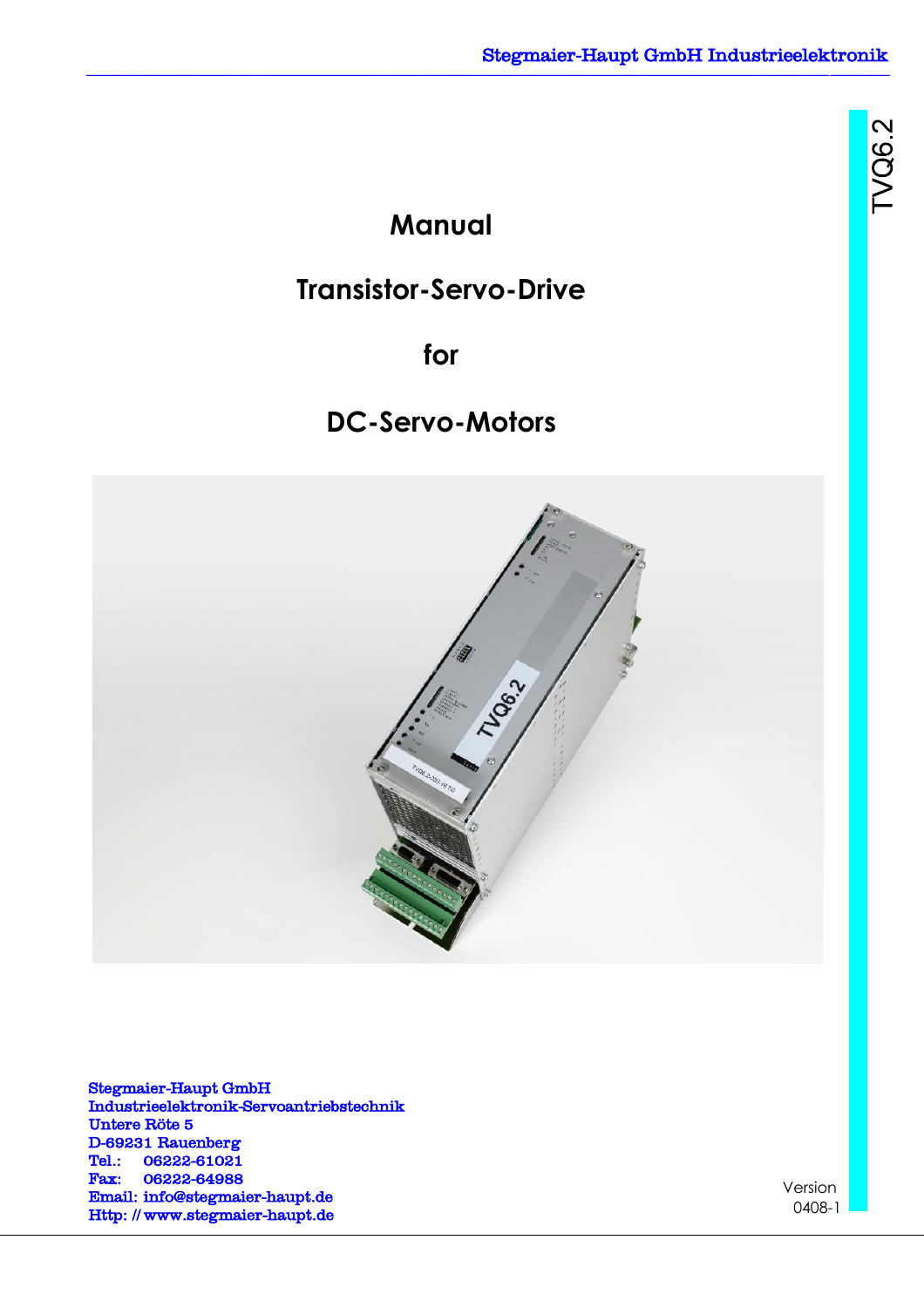**Content**

|             |                                                                                                                                                                                                                                              | Page                                                     |
|-------------|----------------------------------------------------------------------------------------------------------------------------------------------------------------------------------------------------------------------------------------------|----------------------------------------------------------|
| 1           | <b>Basical Information</b><br>Safety Advice<br>General Information<br>Application<br>Characteristics<br><b>Technical Data</b>                                                                                                                | 3<br>4<br>5<br>6<br>$\overline{7}$                       |
| $\mathbf 2$ | <b>Mechanical Installation</b><br><b>Dimensions</b><br>Structure of Device<br>Mounting Advice                                                                                                                                                | 8,9<br>10<br>11                                          |
| 3           | <b>Electrical Installation</b><br><b>Connection Overview</b><br><b>Connection PLan</b><br>Earthingplan, Emc Advice<br><b>Mains Connection</b><br><b>Motor Connection</b><br><b>Control Connection</b><br>Signals<br><b>Connector Pinning</b> | 12<br>13<br>14<br>15,16<br>17<br>18 to 22<br>23,24<br>25 |
| 4           | <b>Device Overview</b><br><b>Component Overview</b><br><b>Block Diagram</b><br><b>Front Panel</b><br>Adjustment Functions, Indications                                                                                                       | 26<br>27<br>28<br>29                                     |
| 5           | Adjustment<br><b>Adjustment Advice</b><br>Nominal Value<br><b>Actual Value</b><br><b>Current limitation</b><br><b>Speed Controller</b>                                                                                                       | 30<br>31<br>32<br>33<br>34 to 36                         |
| 6           | <b>Getting Started</b><br>Default Setup                                                                                                                                                                                                      | 37                                                       |
| 7           | Guarantee                                                                                                                                                                                                                                    | 39                                                       |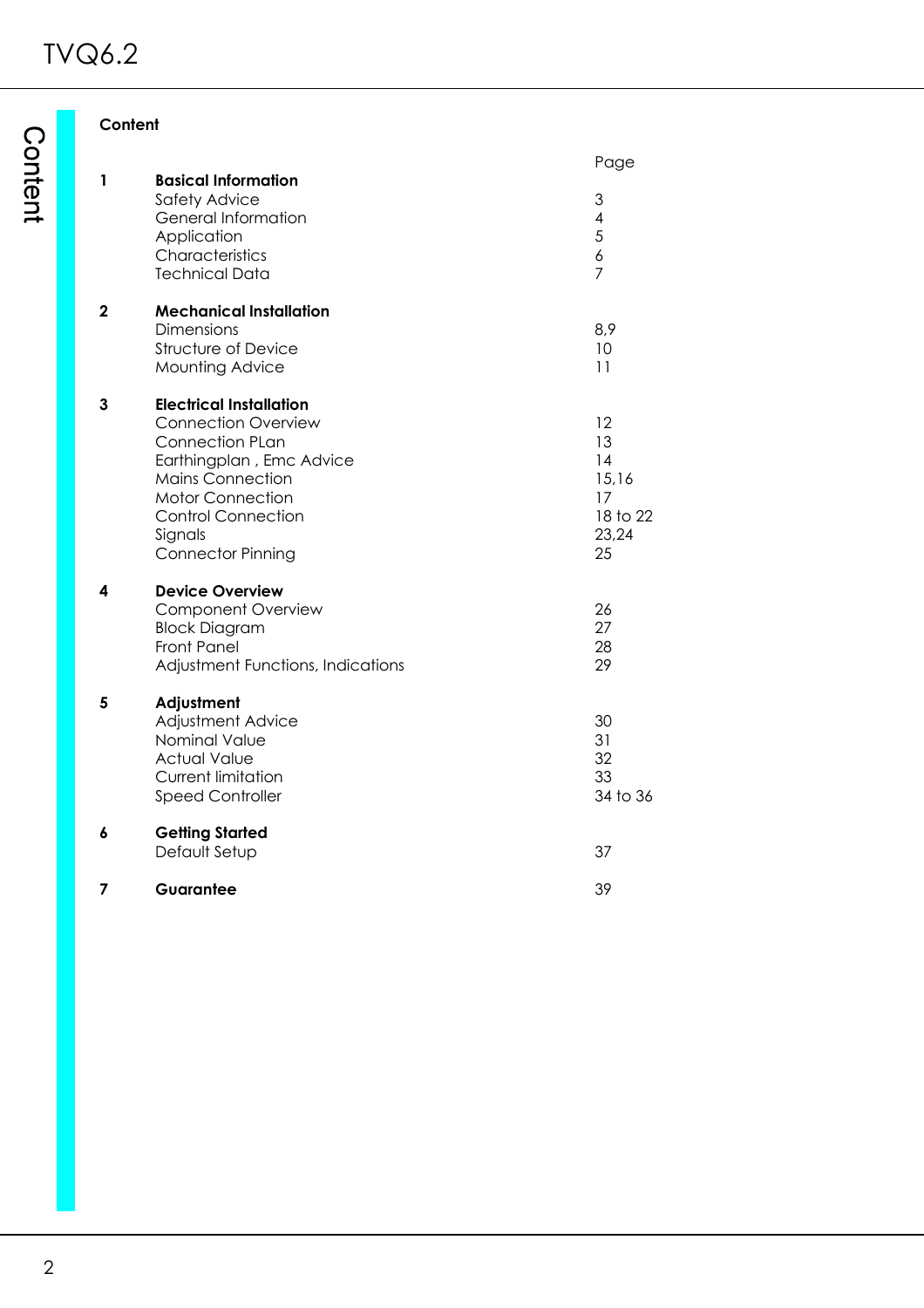# **Safety Advice**

Electronic devices allways involve the risk of failure.

# **Caution High Voltage** AC 230V~, DC 400V=

This manual has to be read carefully and must be understood by experts before installing the device. If there are any doubts call your trader or the manufacturer.

The TVQ6 series is designed to regulate electrical currents; protection standard IP00.

### **Standards and Guidelines:**

The device and it's associated components can only be installed and switched on where the local laws and technical standards have been strictly adhered to:

- VDE-regulations VDE100, VDE110, VDE160

EU-Guidelines 89/392/EWG, 84/528/EWG, 86/663/EWG, 72/23/EWG EN60204, EN50178, EN60439-1, EN60146, EN61800-3 - IEC/UL IEC364, IEC 664, UL508C, UL840

- TÜV-regulations
- Regulations of Professional and Occupational bodies: VGB4

#### **The user has to assure that:**

- after a failure of the device
- an incorrect handling,

- after a breakdown of the control unit etc.

the drive has to be brought to a secure operating condition.

Machines and installations are to be provided with supervisory and safety equipment, that is indepentent of the device.

### **Adjustment**

- only by qualified personnel
- adher to safety regulations

#### **Installation work**

- only when disconnected from all power lines

#### **QS**

The devices are archived by the manufacturer with their serial number.

#### **CE**

The EU-guide line 89/336/EWG with the Regulations EN61000-2 and EN61000-4 are observed.



Safety Advice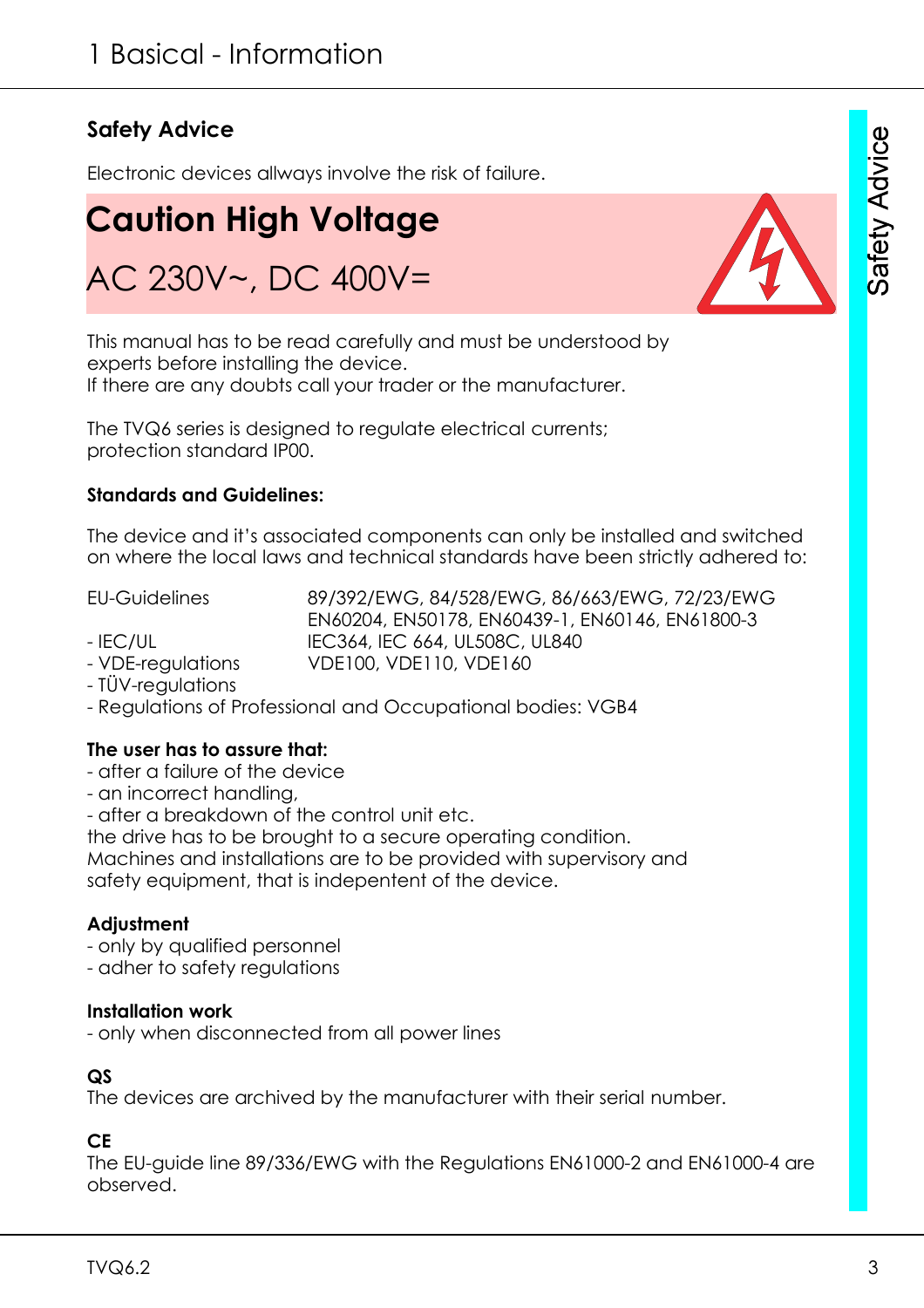# **General Information**

The transistor servo amplifier TVQ6 forms together with the brushless direct current motor a propulsion unit distinguished by its high control performance.

Using a DC-motor the current is propotional to the torque and the voltage is propotional to the speed.

Current and speed are measured precisely.

The analoque regulation circuits of the servoamplifier are designed simply. The speed actual value is generated from the tachogenerator or the armature voltage.

In the speed controller (P-I-controller) of the servo-drive is the differenz of nominal value and actual value amplified.

The result is the current nominal value.

As occurs in all DC-, AC or ec-servo-amplifiers which are supplied by the dc-bus, when braking the feed-back of the energy in the dc-bus must be observed . (winding machines, lifts, great centrifugal masses )

The ballast circuit is set for 3% on-period, higher duty circles can reached by mounting external resistors (Option).

# **Information:**

Further servo amplifiers for DC-servo motores

| for low power                                                          | series SERVO-TV3&TV6, 24-120V, 6-12A<br>series TVQ6.2      |  |  |  |
|------------------------------------------------------------------------|------------------------------------------------------------|--|--|--|
| for higher power                                                       | series Classic Q2,<br>Q6<br>up to 250V, 15-60A             |  |  |  |
| Motor controller for DC-shuntwoound motors<br>from midrange to highest |                                                            |  |  |  |
| Power                                                                  | series Classic Q1, Q3<br>up to 550V, 15-2000A              |  |  |  |
| 3-phase servo amplifiers for AC-synchro servo motors                   |                                                            |  |  |  |
| for low power                                                          | series SERVO-TVD3-2 -xx-bl, IN, RS<br>24-15V, 5-10A        |  |  |  |
| for midrange power                                                     | series SERVO-TVD6-2 -bl, IN, RS<br>200V and 400V, 5-25/40A |  |  |  |
| for high power                                                         | series AS 250bl, AS 450RS<br>series DS 400                 |  |  |  |
| for Battery-operation                                                  | series BAMO                                                |  |  |  |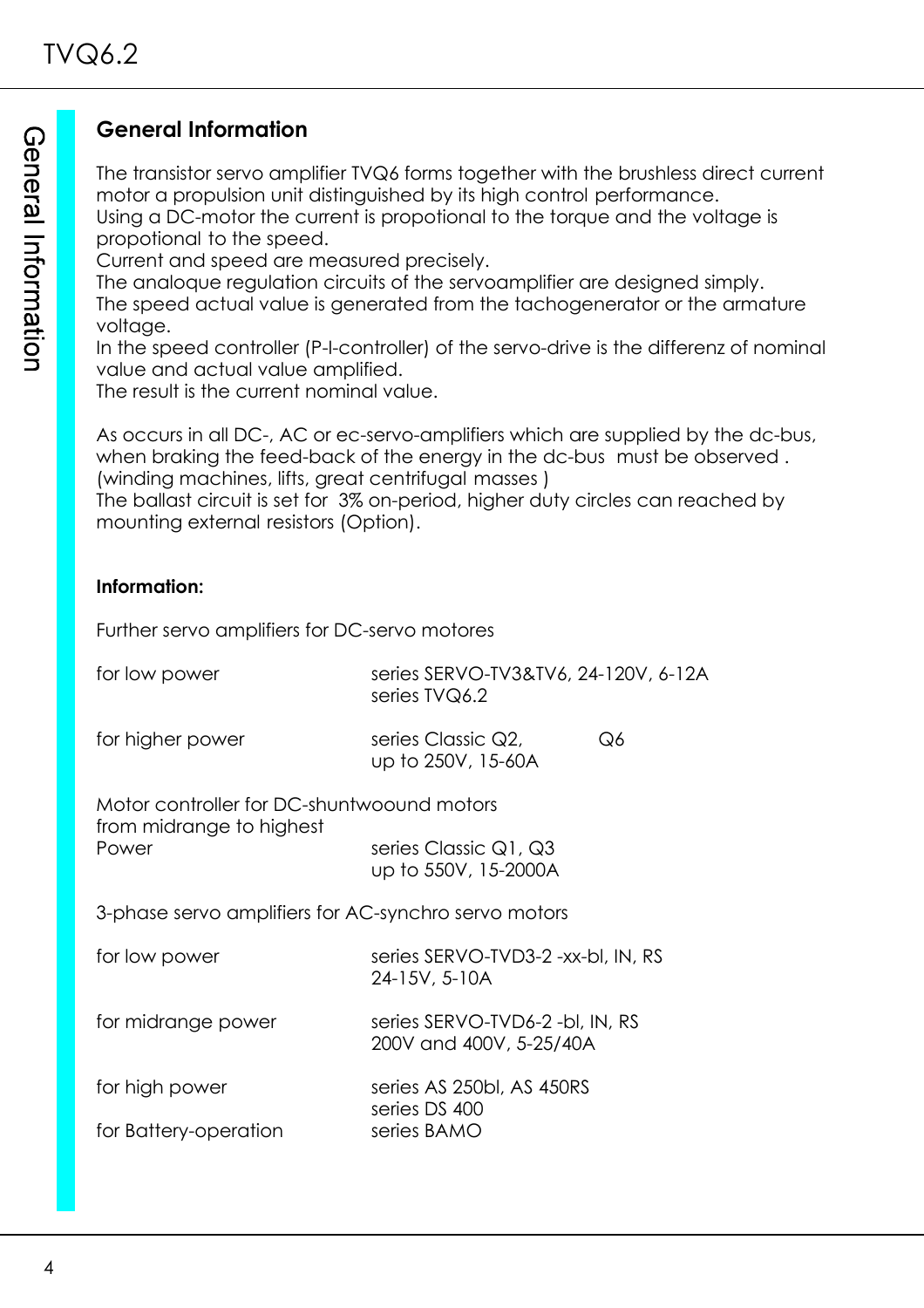# **Application**

for all kinds of machines up to 4KW drive power especially as 4Q-servodrive in travel axes with

- high dynamic acceleration and deceleration cycles
- great regulation range
- high efficiency
- small motor size
- even and smooth travel

for speed or torque regulation or combined speed-torque regulation with or without superposed position controller.

drives with constand speed as in conveyors, lead screw drives, pumps or divider units.

### **For use in :**

componenet insertation machines, metall-sheet working machines, machine tools, plastic working machines, assembly machines, knitting and sewing machines, textile working machines, grinding machines wood and stone working machines, food processing machines, robots and manipulators, storage across machines, extruder, calander and many other machines and installations .

### **Notice:**

In drives which mainly require deceleration For example:

-> ing machines, lifts, great centrifugal masses.

The braking energy will be annihilated in the ballast circuit or re-feeded to the mains using an external d.c.-to -a.c. inverter.

With several axes an energy compensation is possible.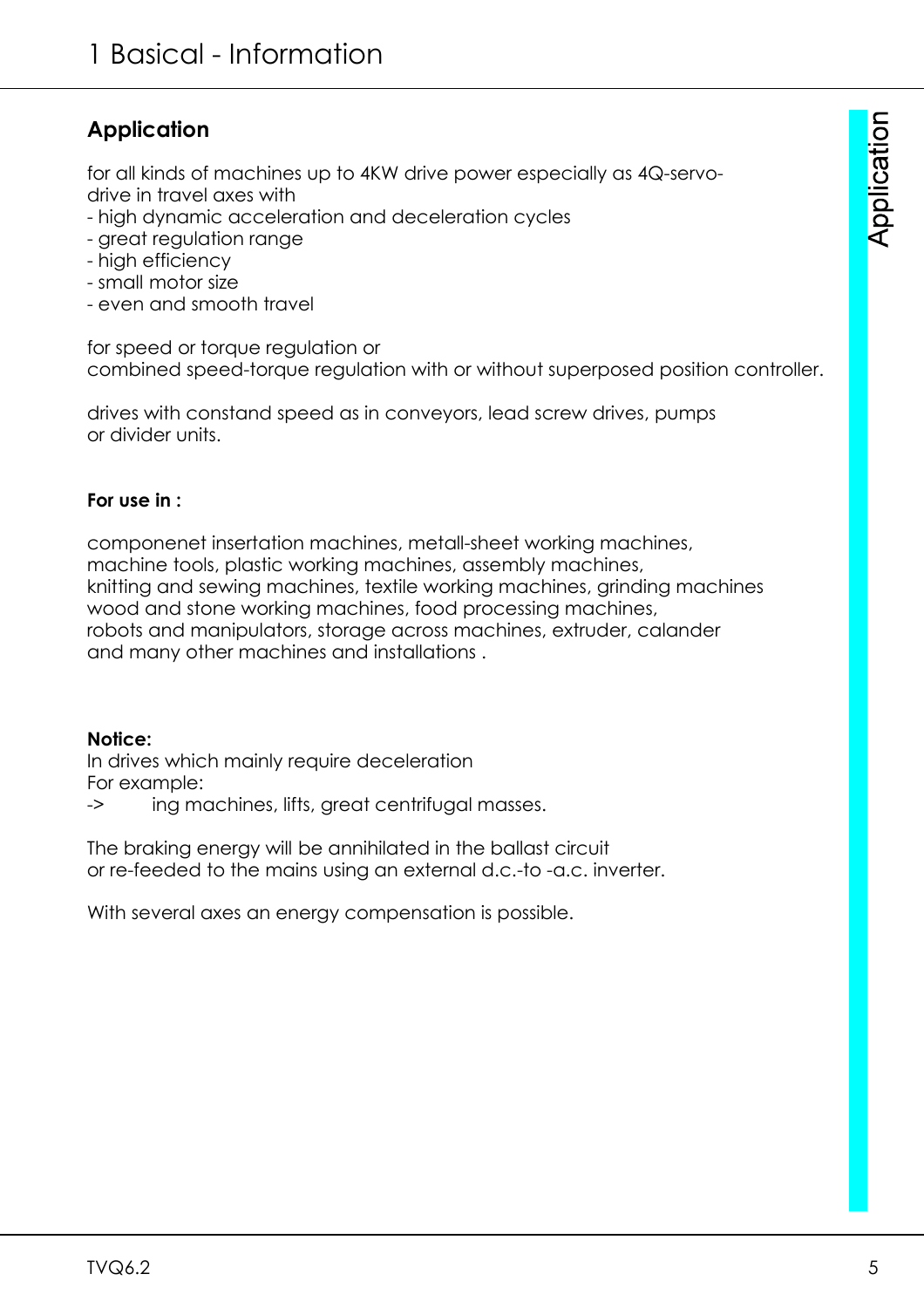# **Construction**

Cubicle-mount compact device or 6HE-plug-in unit According to the VDE- DINand EU- regulations.

Standard analog regulation electronics.

Power section for 10A, 16A and 25A.

Wide-band chopper supply unit for the auxiliary voltages.

Power supply unit on the back panel circuit board .

Galvanic isolation between:

- Power section and Case
- Power section and regulation electronics
- Regulation electronics and logical inputs

The leakage distances are according to the CE regulations.

## **There are used:**

- Fully isolated six-pack IGBT-power semiconductors,generous dimensioning.
- Only industrial standard components are used
- All ICs with external connections are mouted on high-quality sockets
- LED displays
- 16 digit binary switches for PI-setup of the speed regulator
- Precision trimmers for fine adjustment
- Plug-in jumpers for system setup.

# **Characteristics:**

- Direct power supply 230V~
- Electronic starting current limitation
- 2 differential reference inputs
- Accelleration and decelleration ramp with second nominal value
- Speed and torque regulation
- Static and dynamic current limit
- Current nominal value output
- Test connectors for current and speed
- Logical in- and outputs with optocouplers
- Enable and end-switch logic
- Integral disabling
- Quick stop
- Mains failure braking
- Temperature control for motor and device
- Parameter adjustments without soldering
- 10 pin control connector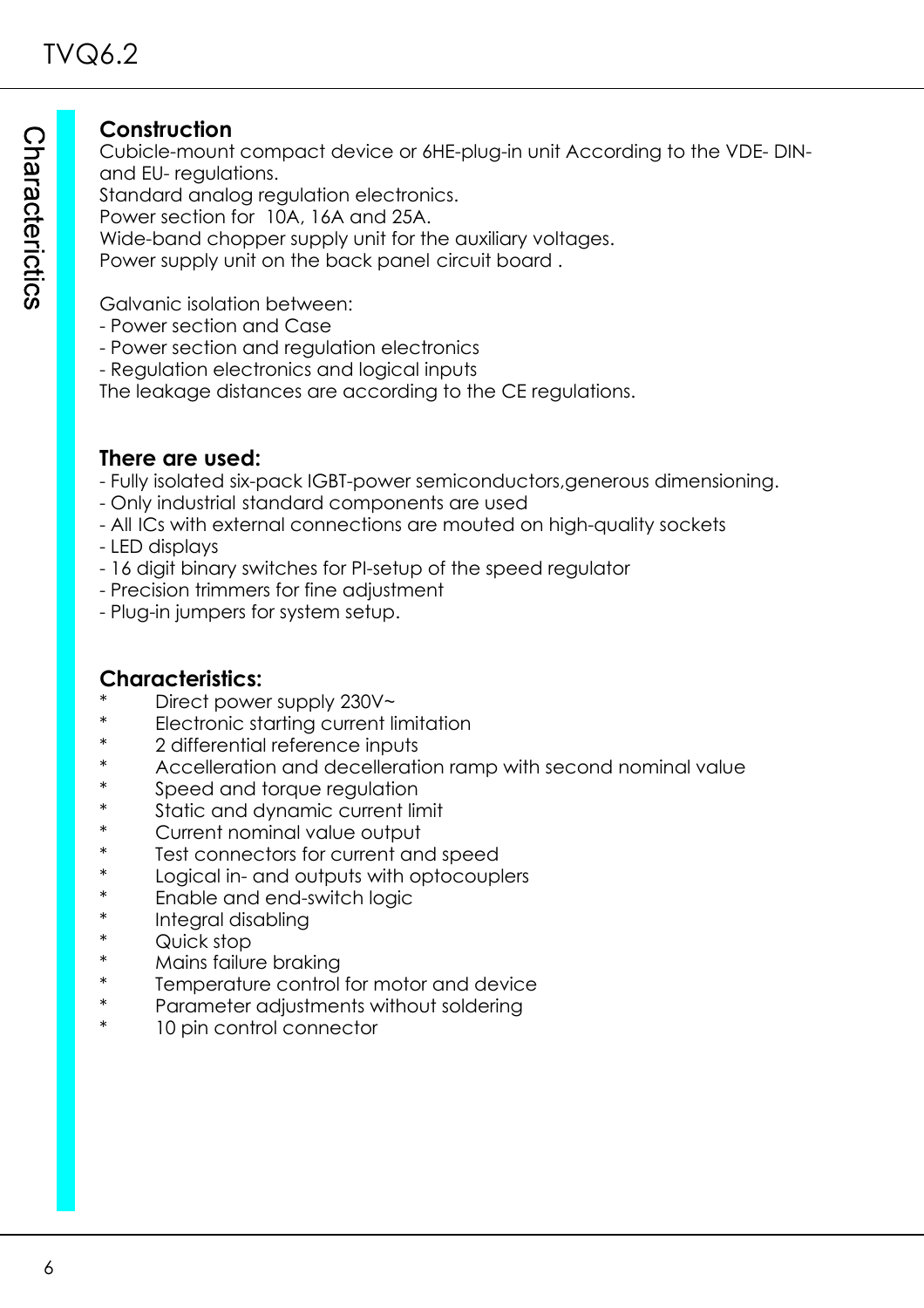### **Power Connection**

| Direct to the mains  | max. $1 \times 230V - \pm 10\%$ |
|----------------------|---------------------------------|
| With autotransformer | max. $3x\,230V - \pm 10\%$      |

#### **Option :** mains voltage 60 up to 180V~ adjustment by manufacturer required Specify mains voltage when ordering!

| Data: TVQ6-250-           |        |                  | 10                          | 16             | 25         |
|---------------------------|--------|------------------|-----------------------------|----------------|------------|
| Output voltage            |        | $V =$            | 250                         | 250            | 250        |
| Output-standstill current | Steady | $A=$             | 10                          | 16             | 25         |
|                           | Peek   | $A=$             | 20                          | 32             | 40         |
| Maximum electric power.   |        | W                | 2000                        | 3200           | 5000       |
| Fast fuses built in       |        | A                | 20                          | 20             | 20         |
| Dimensions Plug-in-uni    |        | WxH              | 16TE                        | 16TE           | 24TE 6HE   |
| Cooling                   |        | 60% ED<br>100%ED | convect<br>fan              | convect<br>fan | fan<br>fan |
| Switch cabinet mounting   |        | WxHxD            | see dimensions page 9 to 11 |                |            |

Common specifications: Protection standard IP 00 Device layout VDE 0100 group C

Operation altitude <1000m above NN

Extented operation range up to 60°C red. 2%/°C Bearing range  $-30^{\circ}$ C up to +80 $^{\circ}$ C

Speed controller control precision (excl. act.value error)  $\pm 0.1\%$ Control range >1:1000

Nominal value inputs  $\pm 10V=$ Logical inputs  $> +10 ... +30V=$ Logical outputs > +14V, 6mA

#### **Caution:**

When order please specify: Notice duty cycle Table Tan with 100% on period Several axes with 16A rated current in one rack. use external fan Mains voltage <180V~ charing circuit must be bridged Exact torque regulation Current controller with PI-switching Great centrifugal mass external ballast resistor >300, 600,

VDE 0160 Humidity stress extending to DIN 40040 Operation range 0 ... 45<°C (with externalfan 0 ... 35°C)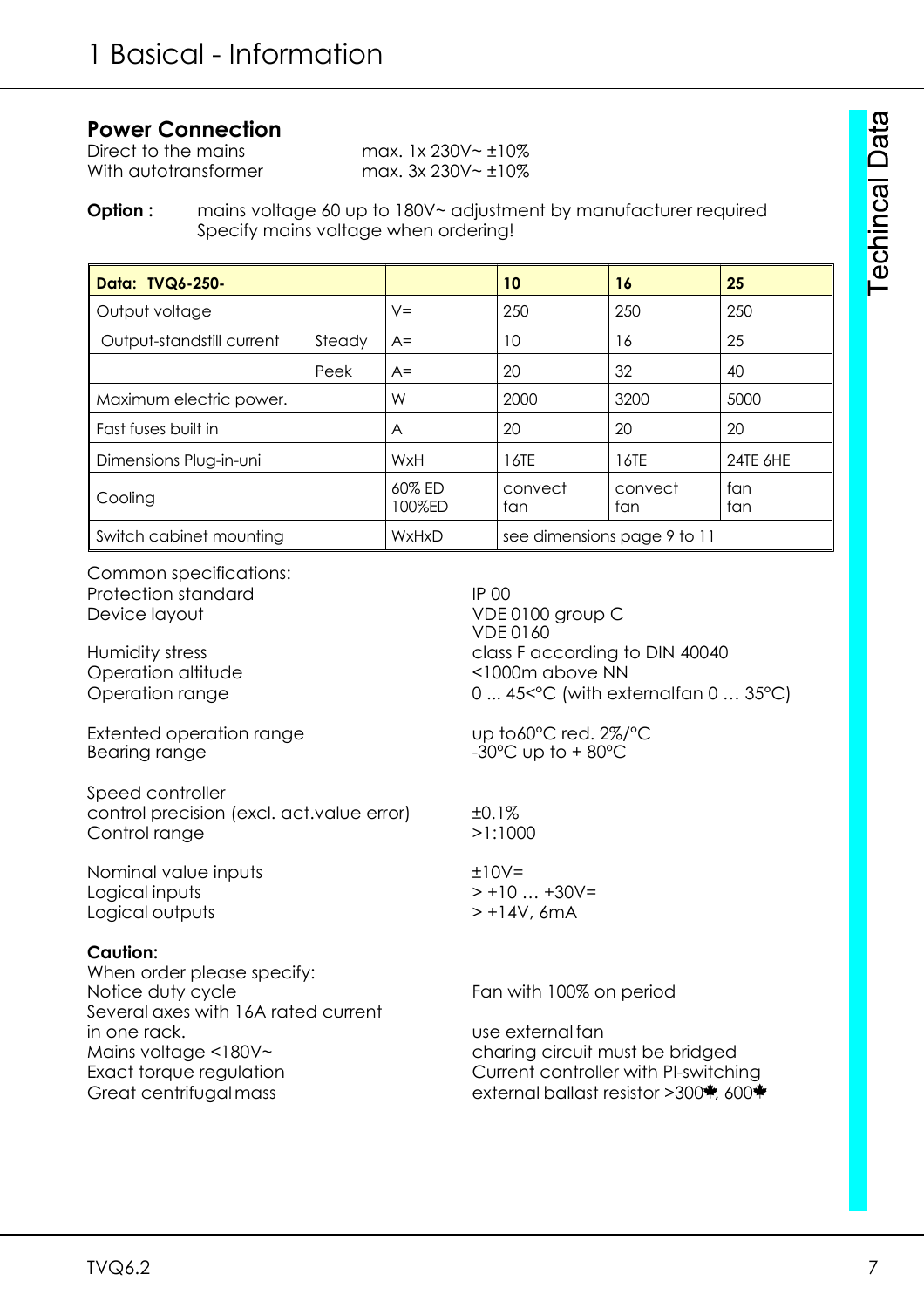# TVQ6.2

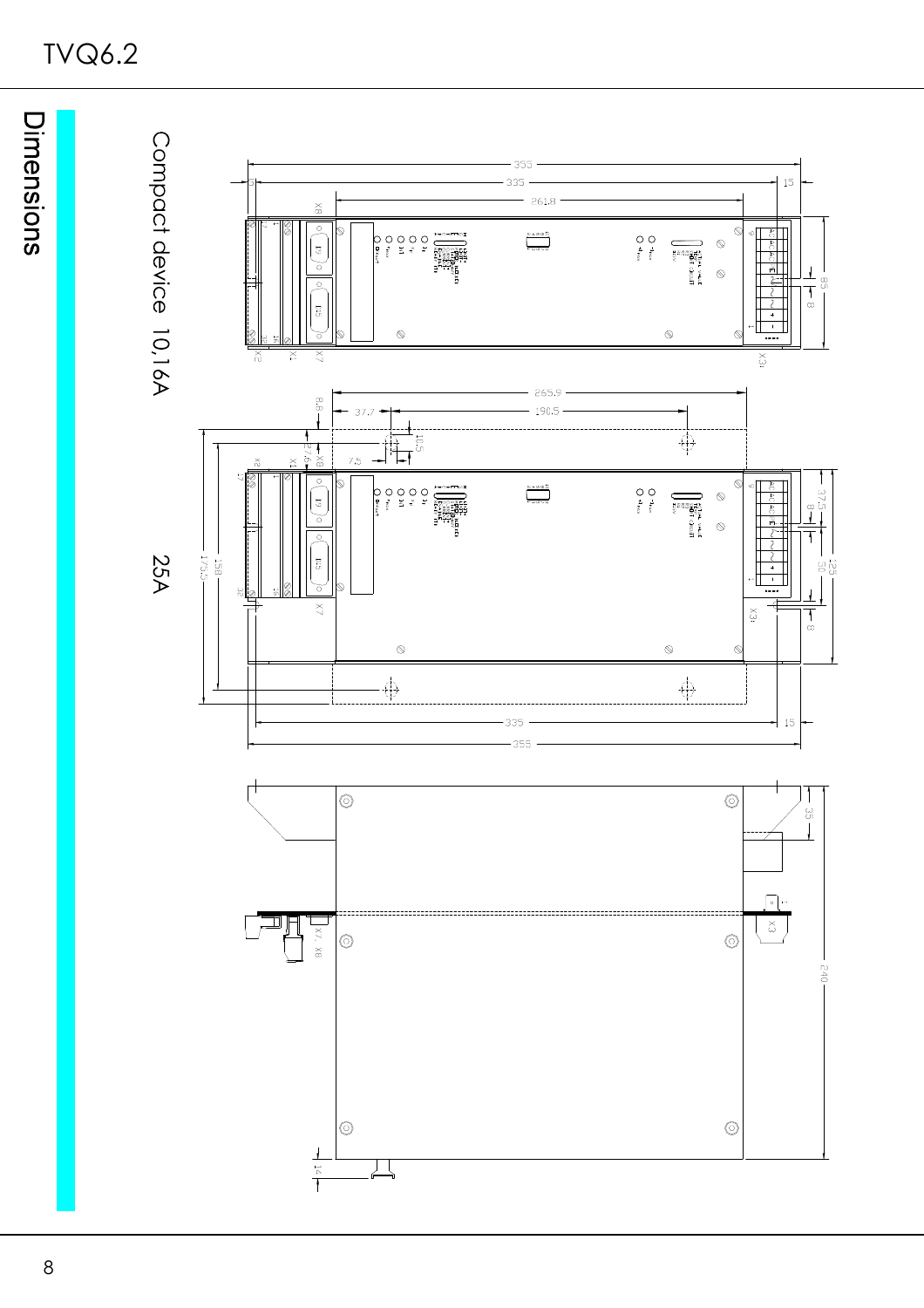Multi axes combination



| <b>Dimensions 6HE (mm)</b> |               |          |          |          |          |  |  |
|----------------------------|---------------|----------|----------|----------|----------|--|--|
| <b>Dimensions</b>          | plug-in units |          |          |          |          |  |  |
|                            |               |          |          | 4        |          |  |  |
| Α                          | $1xE+3$       | $2xE+3$  | $3xE+3$  | $4xE+3$  | $5xE+3$  |  |  |
| B                          | $1xE+40$      | $2xE+40$ | $3xE+40$ | $4xE+40$ | $5xE+40$ |  |  |
|                            | 1xE+55        | $2xE+55$ | $3xE+55$ | $4xE+55$ | $5xE+55$ |  |  |

Unit-grid dimension Rated current  $\leq 16A$  E= 81.28mm Rated current 25A E=121.92mm

Mounting height 255mm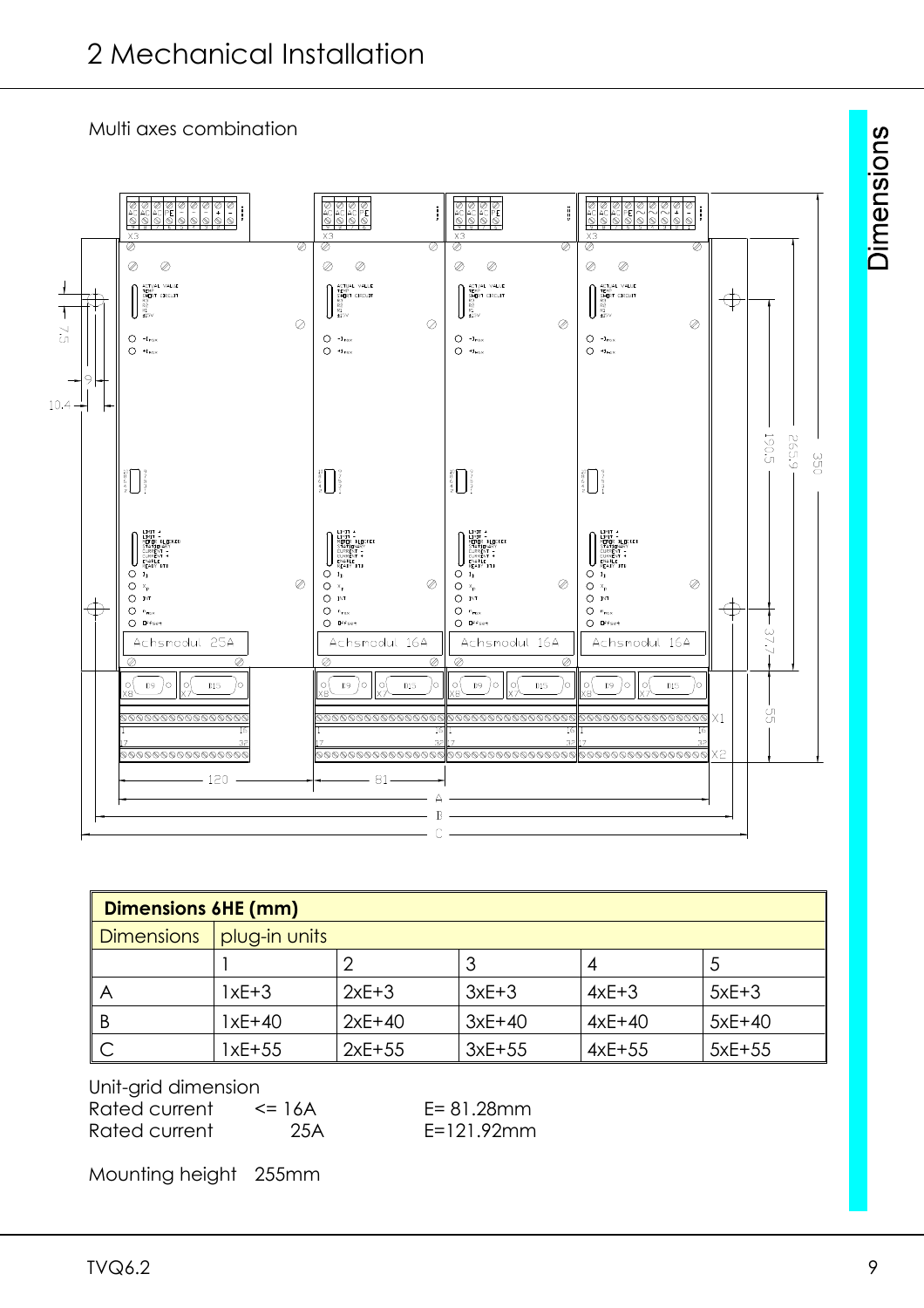

## **Power supply unit back panel with plug-in-device (without rack)**

#### **Rack**

| Hight units              | : 6HE |
|--------------------------|-------|
| Wide units 10,16A device | :16TE |
| Wide units 25Adevice     | :24TE |

Mixed 6HE, 3HE racks on request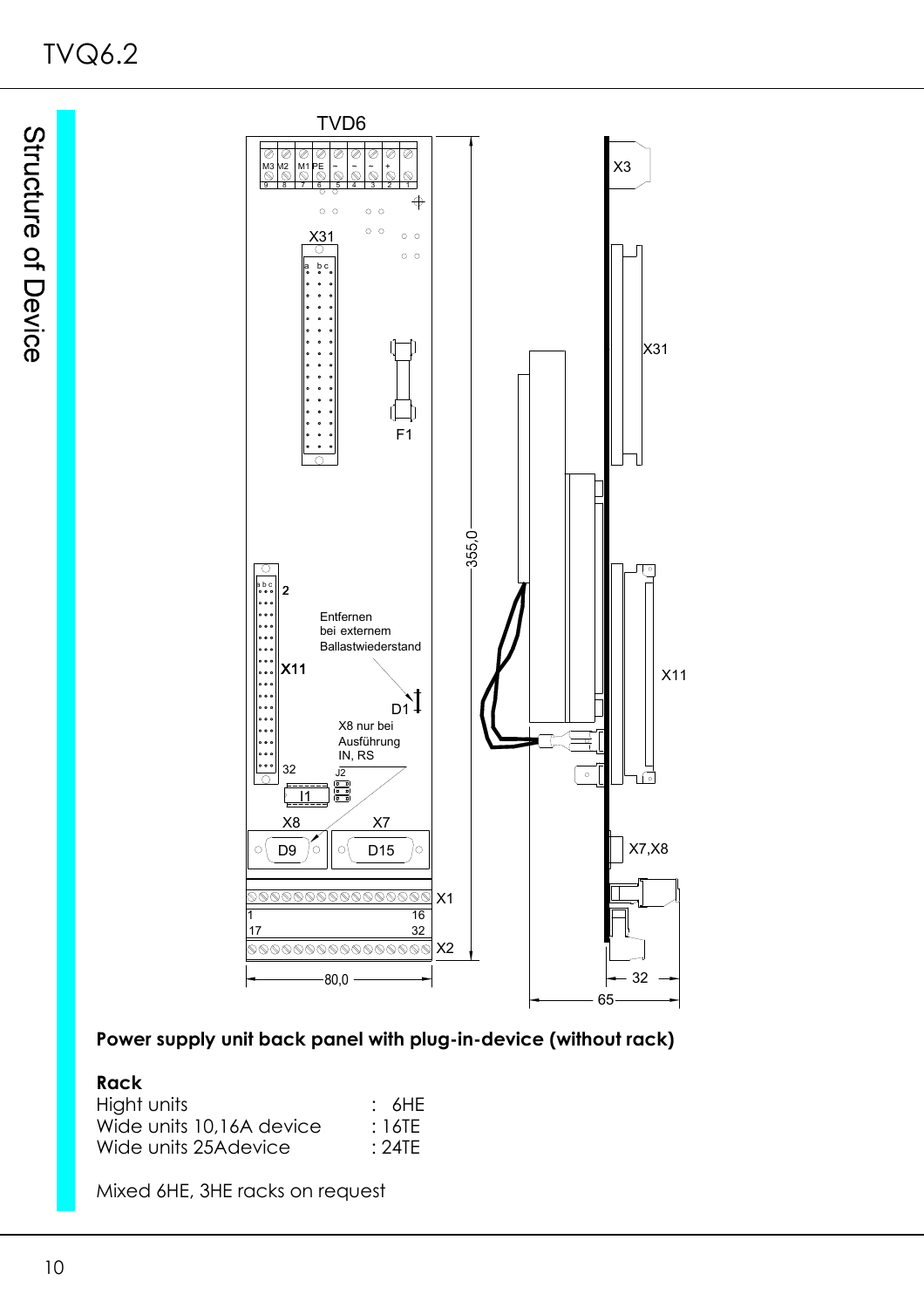

#### **Mounting dimensions** (mm)

Compact device

| Current                     |                  |            |     |       |    | thread                     |
|-----------------------------|------------------|------------|-----|-------|----|----------------------------|
| 10,16A<br>$25-w$<br>$25-SW$ | 95<br>135<br>180 | 335<br>335 | 158 | 190.5 | 55 | M4<br>M4<br>M <sub>5</sub> |

# **Multi-axes combination**

|                                                     |  |       |    | thread |
|-----------------------------------------------------|--|-------|----|--------|
| Wall mounting $\parallel$ nxE+60 $\parallel$ nxE+40 |  | 190.5 | 55 |        |

Rated current =  $10,16A E = 81.28mm$  n = number of plug-in units Rated current =  $25A$   $E = 121.92$ mm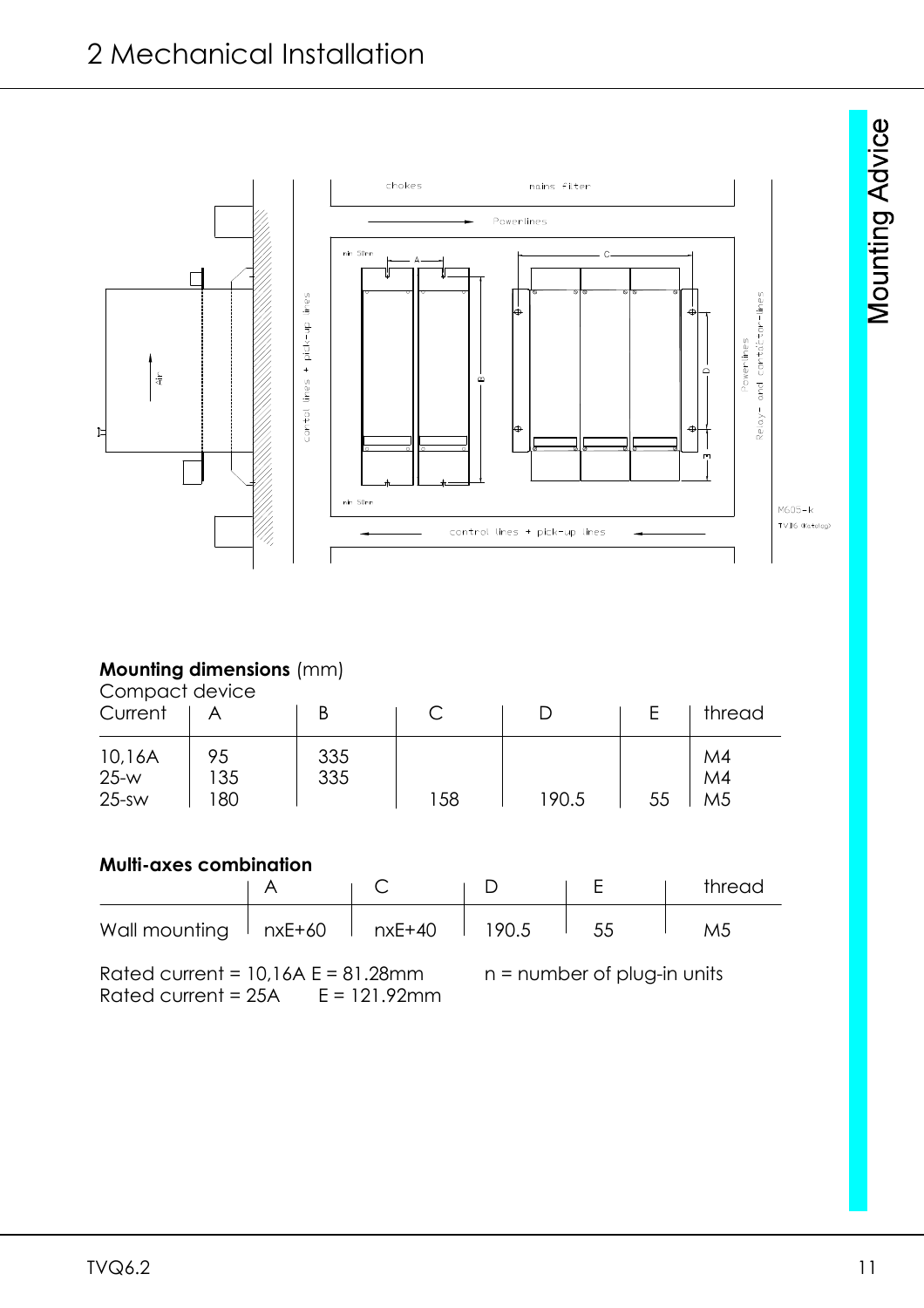TVQ6.2

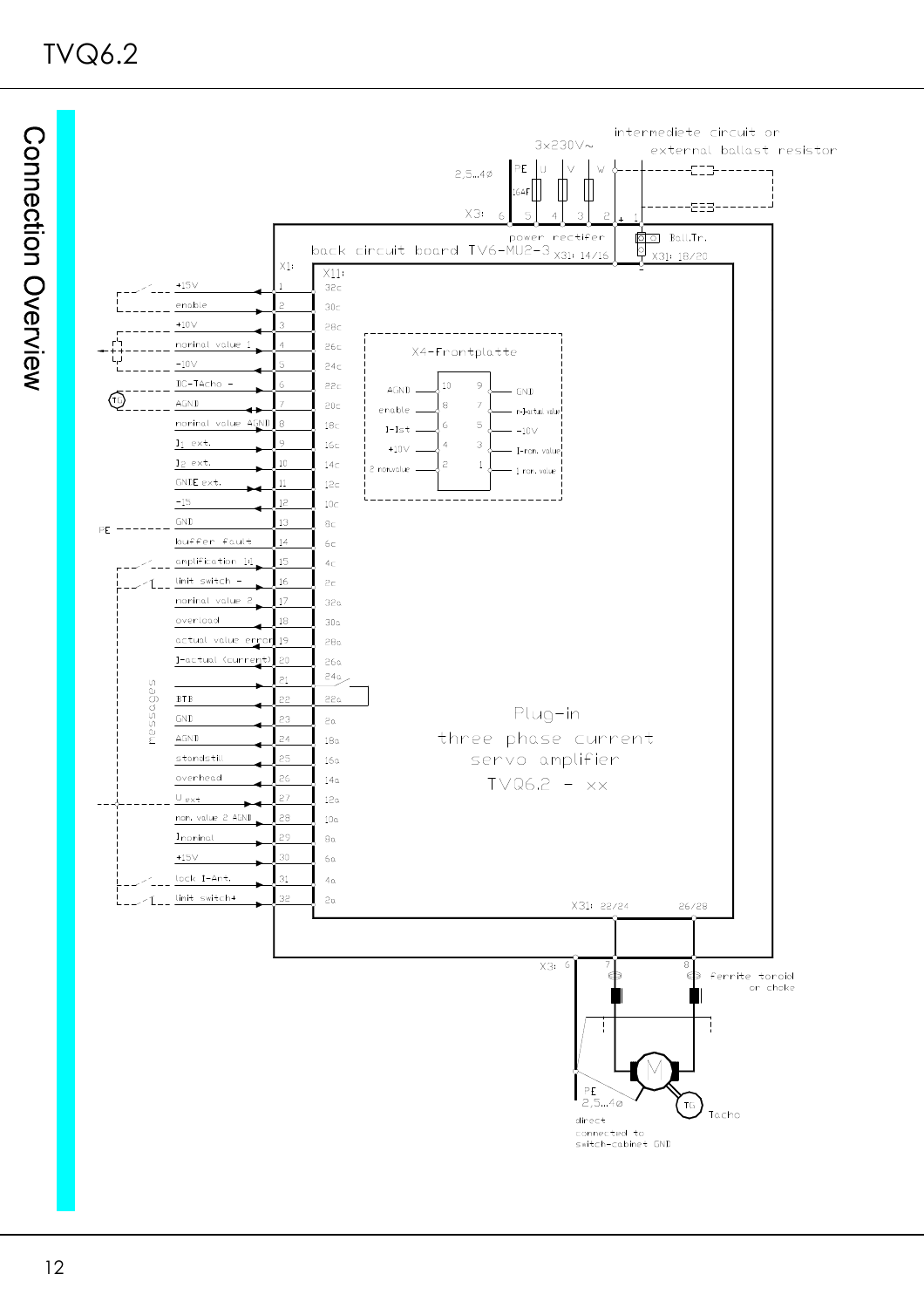# 3 Elektrical Installation

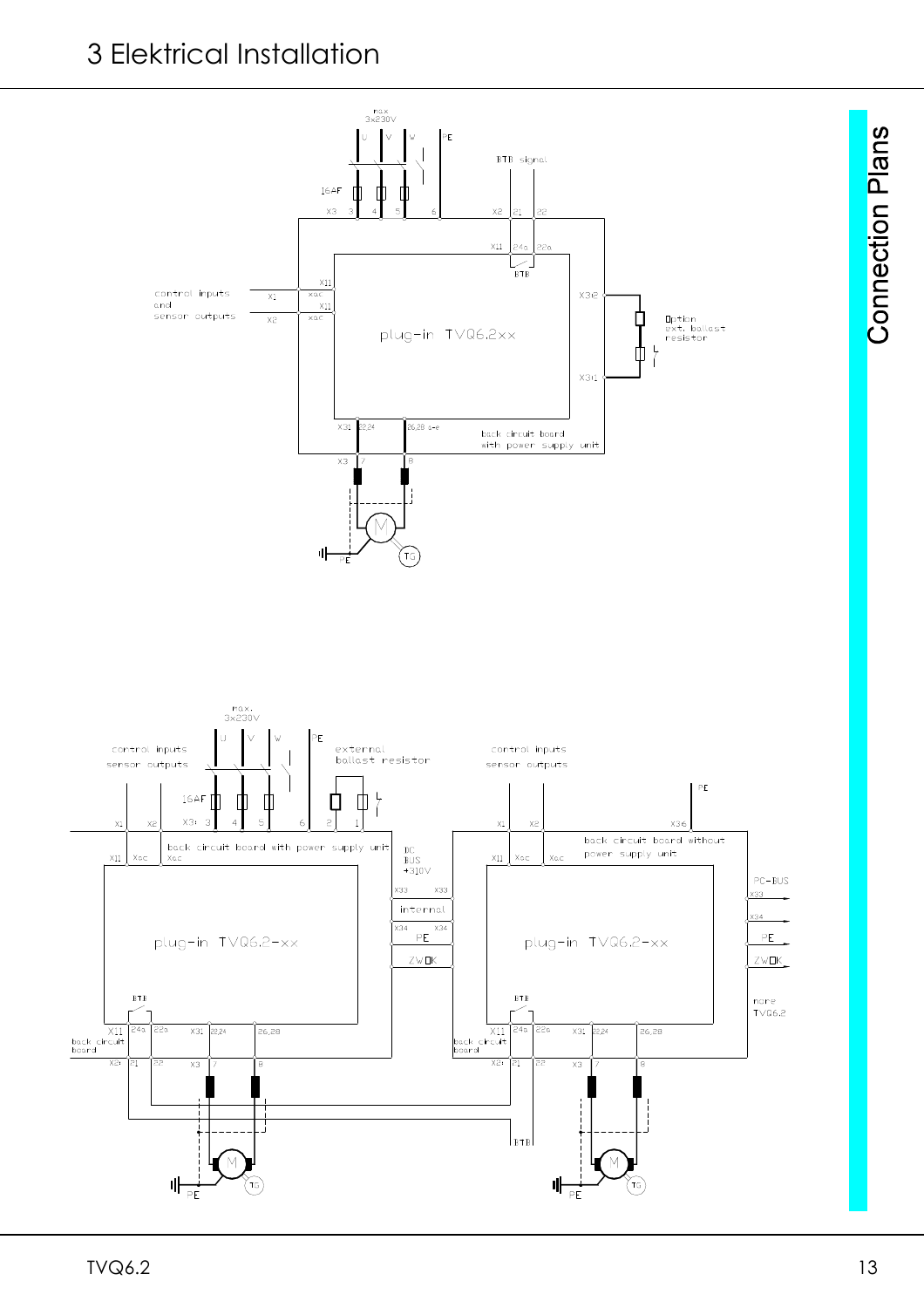

#### **The devices are according to EU-regulation 89/336/EWG, the standards EN 50081-2 and prEN 50082-2 will be observed under the following conditions.**

Device,transformer,motor chokes and mains filter fixed on a 500x500x2 mm mounting board.

Mounting board and motor frame connected to gnd with a 10mm<sup>2</sup> wire. Devices reference X1:13 connected to mounting board with a 2.5mm<sup>2</sup> wire. Device-PE-screw connected to mounting board with a 50mm long 4mm<sup>2</sup> line.

| Single-phase power supply:                                              |                      |
|-------------------------------------------------------------------------|----------------------|
| mains filter Type:                                                      | up to $16A = FE1-16$ |
| linelength device - mains filter                                        | $<$ 100 $mm$         |
| Three-phase power supply:                                               |                      |
| mains filter Type:                                                      | up to $16A = FE3-16$ |
|                                                                         | up to $25A = FE3-25$ |
| linelength transformer - mains filter                                   | $500mm$              |
| linelength device - mains filter                                        | $<$ 100 $mm$         |
| <b>Motor connection:</b>                                                |                      |
| motor chokes Type:                                                      | $10A = MD78-10$      |
|                                                                         | $16A = MD84-20$      |
|                                                                         | $5A = MD84-30$       |
| motor line 1,5m long, 4core shielded. Shielding on device side fixed to |                      |

mounting board and on motor side flächig connected to PE.

#### **Contol lines supply:**

All lines shielded <1.5m. Shielding fixed to PE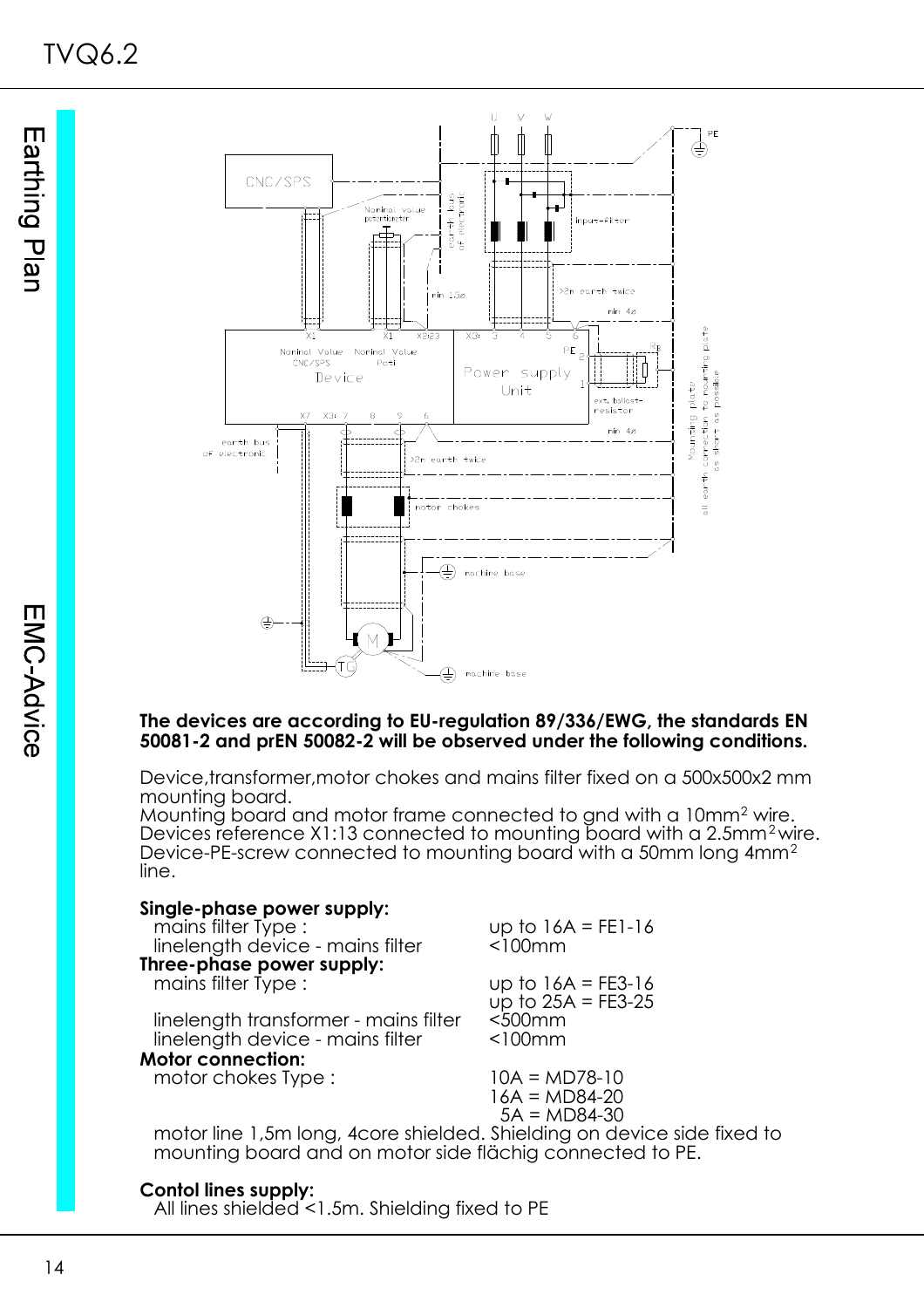# **Connetion Advice**

# **Caution:**

The connection advice concerning the individual attachments of the connections to the plug numbers or terminals are binding. All further advices to this are not binding.

The input and output lines can be altered or completed in consideration of the electrical regulations.

# **Notice:**

- **connection advice and operation advice**
- **local technical regulations**
- **EU-machine regulation 89/392/EWG**

# **Input filters:**

(See EMC advices on page 14) short line length between input filter and device or shielded line.

# **Parasitic current switch**

- Bauart nach DIN VDE 0664
- tripping current > 200mA
- only combined with other safety precaution

# **Connection to 230 V~ Mains**

# **2-phase connection 1x 230V~**

compact device up to 10A. multi axis combination up to 20A

# **3-phase connection 3x 230V~**

with >10A (multi axis combination > 20A) necessary

# **Connection lines, Fuses**

| <b>Dimensioning</b>        | 10A        | 16A         | 25A | max. 30A |
|----------------------------|------------|-------------|-----|----------|
| Cross section              | $mm2$ 0.75 | 1.5         | 2.5 | 2.5      |
| <b>Fusing</b>              |            |             |     |          |
| blow-out fuse              |            | ۱6          | 25  | 30       |
| automatic circuit braker A |            | $6^{\circ}$ | 25  | 25       |

electronical starting current limitation to 7A~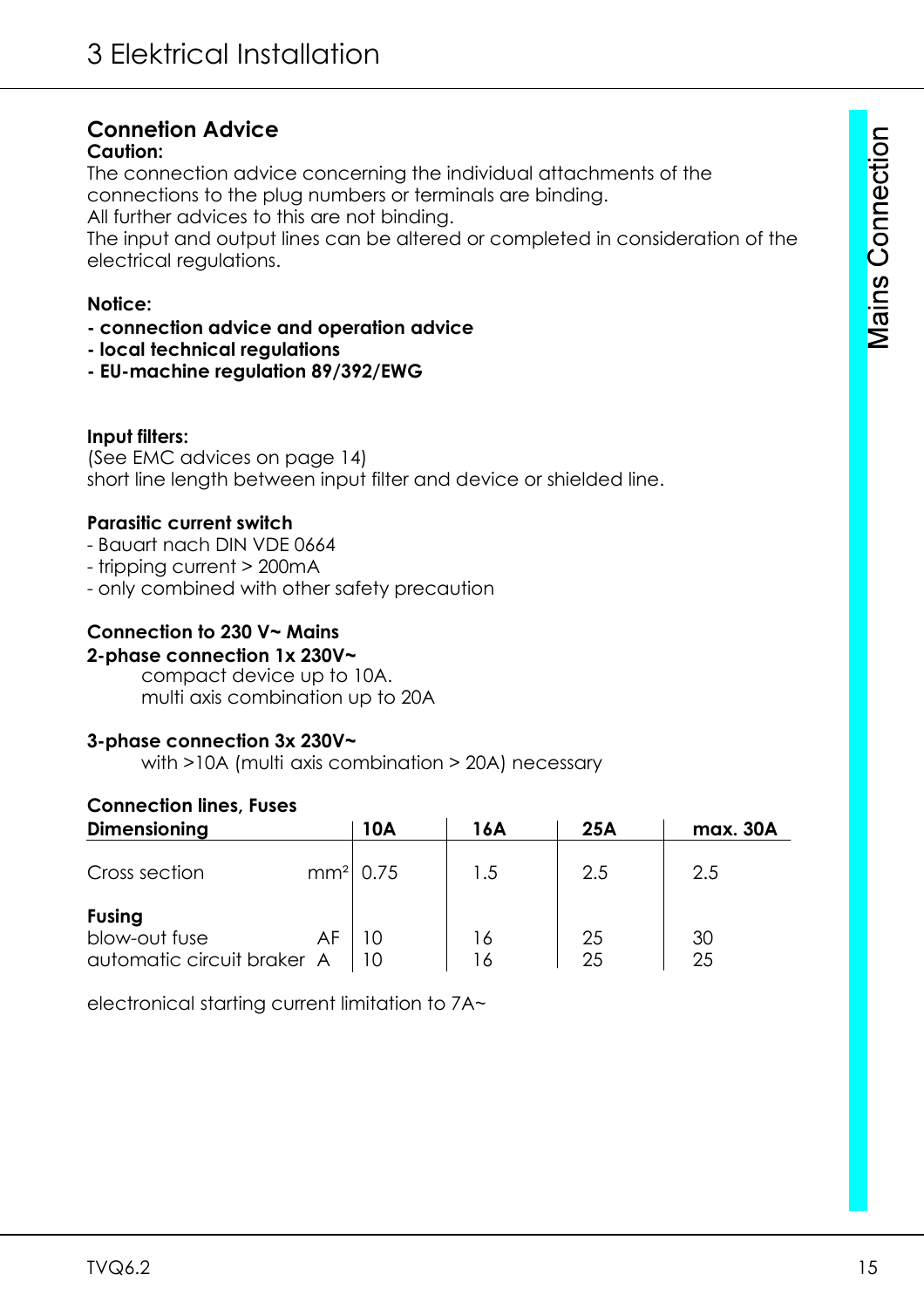# **Connection to 400V~ Netz**

2-phase or 3-phase connection Auto- or isolationtransformer One transformer for serveral devices

#### **Notice:**

- rate contactor according to transformer inrush current.
- time-lag fuses before transformer
- fuse value according to transformer current
- fast fuses after transformer
- fuse value per powersupply unit max. 30AF

#### **Transformer power (Example):**

| Primay voltage    | 400V <sub>2</sub> |
|-------------------|-------------------|
| Secondary voltage | $230V -$          |

#### **Autotransformer**

Transformer rated current  $[VA] = 0.6 \times 230 \times 1$ M x GLF x nF

#### **Isolationtransformer**

Transformer rated current  $[VA] = 1.42 \times 230 \times 1$ M x GLF x nF

 $IM = sum of motor currents$ 

GLF = coincidence factor

nF = speed ratio- factor

#### **GLF = nF =**

| with 1 motor                 |
|------------------------------|
| $0.50.7$ with 2 motors       |
| $0.40.6$ more than 2 motoren |

effective speed maximum speed

# **2-phase-voltage 3-phase-voltage**

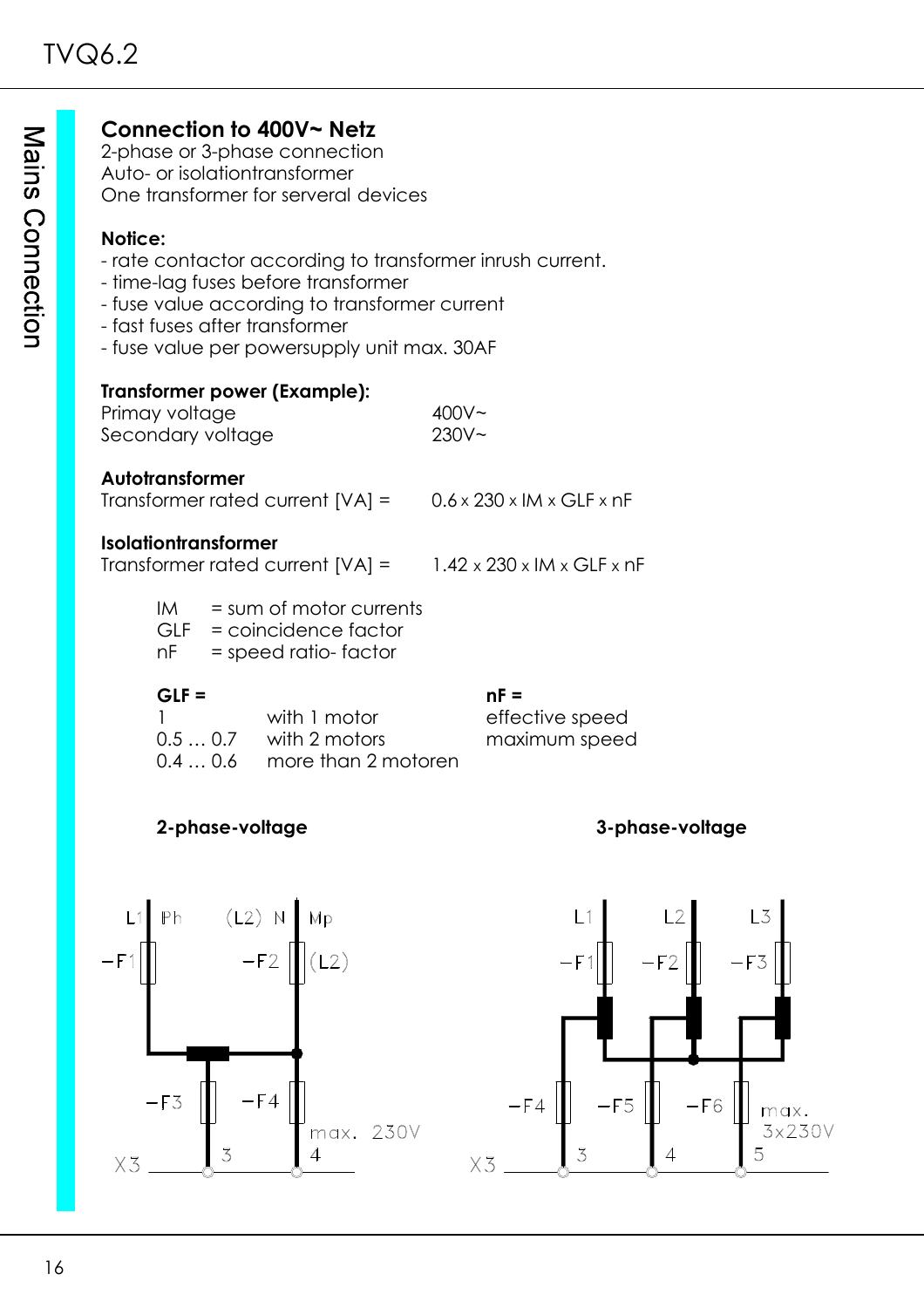# **Motor Power connection**<br>Line number PF

Line number **PE** M1 M2 M3 Connection X3 X3:6 X3:7 X3:8 X3:9 X3:6 is internally connected with the devices PE-bolt.

| motor line at | 10A 16A 25A |                               | thermo                                | brake |
|---------------|-------------|-------------------------------|---------------------------------------|-------|
| Cross section | 1.5 1.5 2.5 |                               | $(1)$ /5                              | 0.75  |
| kind of cable |             | $3x$ motor line shielded + PE |                                       |       |
|               |             |                               | + (if required: 2x thermo + 2x brake) |       |

#### **Shielding with earth clamp**

connected directly with the entry of the switch cabinet and the motor earth manifold If there long lines earth several times

#### **Ferrit cores**

- against HF-disturbance

#### **Motor Chockes**

- against LF-disturbance
- against high discharge current
- for high efficiency of the motor
- for the duration of the motors life

#### **External ballast resistor**

dimensioning: average of the brake power per axis

|                            |               | $1 \times$ Jg $\times$ n <sup>2</sup> Jg <sup>2</sup> $\times$ a $\times$ n |                          |
|----------------------------|---------------|-----------------------------------------------------------------------------|--------------------------|
| $P^{\text{brake}}$ $[W] =$ |               | Мм                                                                          | χf                       |
| Jg                         |               | motor- and effective load torque                                            | [kgm <sup>2</sup> ]      |
| n                          | maximum speed |                                                                             | $\lceil s^{\neg} \rceil$ |
| Mм                         |               | maximaum motor torque                                                       | [Nm]                     |
| a                          | deceleration  |                                                                             | $\lceil 5^{-2} \rceil$   |
|                            |               | repeating frequency of the braking                                          | [s¯1]                    |

#### **To change on back panel power supply unit:**

- remove solding bridge D

#### **Notice:**

| External ballast resistor | $\gg$ minimum resistance 20 $\bullet$       |
|---------------------------|---------------------------------------------|
| Internal ballast resistor | 27W/50 $\bullet$ , at 3% on-period = 1.5 kW |

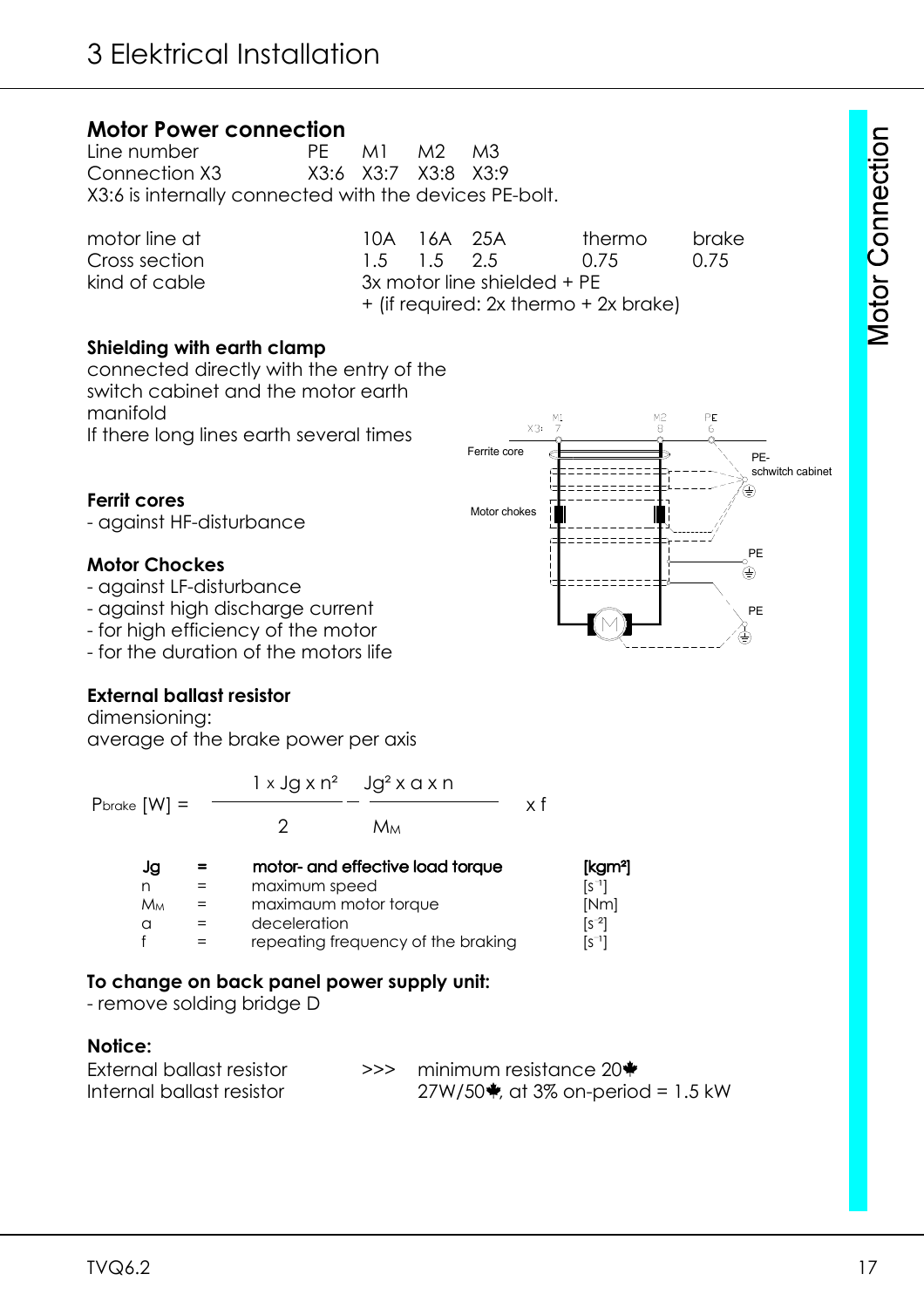# **Control Connections**

The connecting advices are for general information and without obligation

**Notice:**

- **Connecting- and operating instructions**
- **Local regulations**
- **EU-machine regulation**

#### **Connector numbers**

Clamp connectors X1: 1 up to X1:16 and X2 : 17 up to X2 : 32

#### **Signal lines**

shielded and seperated from power lines nominal value lines paired twisted and shielded

#### **Logical connections**

Relay with golden pins or reed relay. Maximum currency on contact 6mA.

### **Internal Logical voltage 15V=**

- not galvanic isolated
- with relay control
- Jumper J1 and J3 plugged

### **External logical voltage**

- galvanic isolated
- used with SPS or CNC
- $-$  UEXT  $+15$  bis 30V=  $\qquad$  at clamp X2:27

- 
- GNDE at clamp X1:11 - Jumper J1 and J3 unplugged
- residual ripple of the logical voltage<20%

**Default setup:** Jumper J1 and J3 plugged.

### **Inputs and outputs with optocoupler**

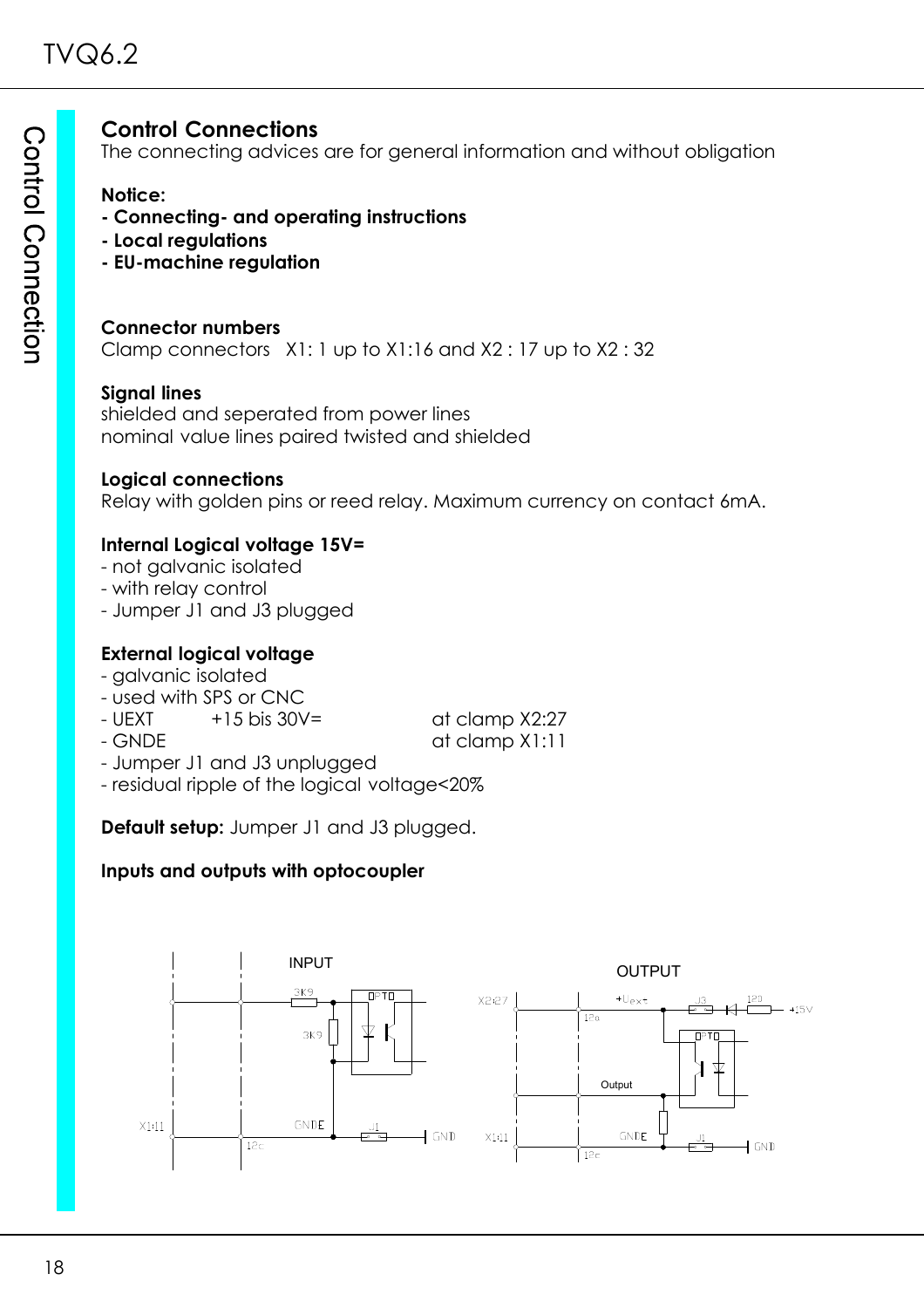# **Enable**

| Enable >> aktive with positive voltage<br>Jumper SW1 position 2-3<br>(default setup)<br>X1: 1<br>$+15$ TFr.<br>+15V/10mA<br>X1:1<br>$X1:1$ and $X1:2$<br>X1:2<br>$+10+30V$<br>X1:<br>(US-version)<br>X1:11<br>ĬFr.<br><b>ÍGNDE</b><br>$X1:2$ and $X1:11$<br>่ง¦<br>X1:2<br>0V<br>X3:14<br>Neg. enable<br>(default setup)<br>enable aktive at $> +10V$<br>Pos: $2-3 >$<br>Pos: $1-2 >$<br>enable aktive at zero point<br>plugged<br>quick stop<br>><br>free running down<br>Unplugged >                                                                                                                                                                                                                                                                                                                                    |  |  |  |  |  |                 |
|---------------------------------------------------------------------------------------------------------------------------------------------------------------------------------------------------------------------------------------------------------------------------------------------------------------------------------------------------------------------------------------------------------------------------------------------------------------------------------------------------------------------------------------------------------------------------------------------------------------------------------------------------------------------------------------------------------------------------------------------------------------------------------------------------------------------------|--|--|--|--|--|-----------------|
| Enable - relay contact<br>- internal logical voltage<br>- contact chain between<br><b>Enable -external Logical voltage</b><br>- Enable voltage<br>Enable >> aktive at zero point<br>Jumper SW1 Position 1-2<br>Enable - relay contact<br>- Logic-zero point<br>- Contact chain between<br>Enable - external logical voltage<br>- Enable voltage<br><b>Switching on enable</b><br>- Nominal value and speed controoler are relaised at once<br>- LED D1B bright<br><b>Switching off enable</b><br>Jumper J2 plugged (quick stop)<br>- nominal value is internally and immediately set to zero (deceleration)<br>- LED D1B dark.<br>- after 5 seconds >> speed controller locked.<br>Jumper J2 unplugged (free running down)<br>- Speed controller locked at once.<br>- LED D1B dark.<br>Notice:<br>Jumper SW1<br>Jumper J2 |  |  |  |  |  |                 |
|                                                                                                                                                                                                                                                                                                                                                                                                                                                                                                                                                                                                                                                                                                                                                                                                                           |  |  |  |  |  |                 |
|                                                                                                                                                                                                                                                                                                                                                                                                                                                                                                                                                                                                                                                                                                                                                                                                                           |  |  |  |  |  |                 |
|                                                                                                                                                                                                                                                                                                                                                                                                                                                                                                                                                                                                                                                                                                                                                                                                                           |  |  |  |  |  | GND             |
|                                                                                                                                                                                                                                                                                                                                                                                                                                                                                                                                                                                                                                                                                                                                                                                                                           |  |  |  |  |  |                 |
|                                                                                                                                                                                                                                                                                                                                                                                                                                                                                                                                                                                                                                                                                                                                                                                                                           |  |  |  |  |  |                 |
|                                                                                                                                                                                                                                                                                                                                                                                                                                                                                                                                                                                                                                                                                                                                                                                                                           |  |  |  |  |  |                 |
|                                                                                                                                                                                                                                                                                                                                                                                                                                                                                                                                                                                                                                                                                                                                                                                                                           |  |  |  |  |  |                 |
|                                                                                                                                                                                                                                                                                                                                                                                                                                                                                                                                                                                                                                                                                                                                                                                                                           |  |  |  |  |  |                 |
|                                                                                                                                                                                                                                                                                                                                                                                                                                                                                                                                                                                                                                                                                                                                                                                                                           |  |  |  |  |  |                 |
|                                                                                                                                                                                                                                                                                                                                                                                                                                                                                                                                                                                                                                                                                                                                                                                                                           |  |  |  |  |  | (default setup) |
|                                                                                                                                                                                                                                                                                                                                                                                                                                                                                                                                                                                                                                                                                                                                                                                                                           |  |  |  |  |  | (default setup) |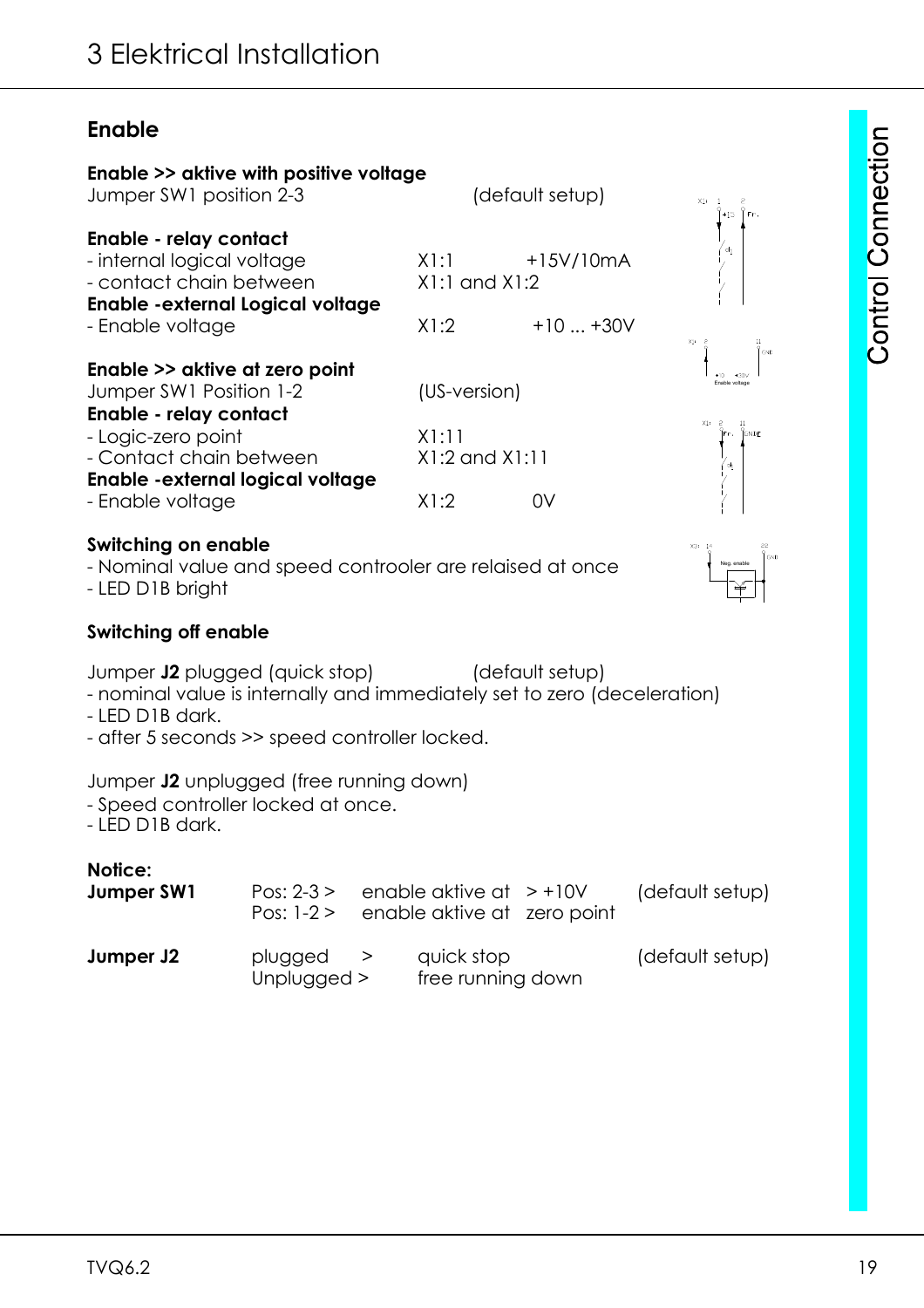# **Limit Switches**

#### **Limit switch inputs**

Enable for - positive nom. value direction LED 1D >> contact between X2:27 and X1:16 - negative nom. value direction LED 1H >> contact between X2:27 and X2:32

## **Limit switch functions**

**Contact Function** Closed enable>LED bright

open direction locked

limit switch is occupied >> contact offen >> drive decelerates



Changing nominal value direction

- drive moves from limit switch<br>- limit switch cleared >> contact closed - limit switch cleared

### **Caution:**

**Without limit switch >>** connection between X2:27, X2:32 and X1:16

# **Integral switching off Function - relay contact**

Contact Speed controller open P-I regulation Closed P- regulation

#### **Function - external logical voltage**

Voltage X2:31 Speed controller <2V P-I regulation >10V P- regulation

### **Caution:**

Notice optimization advices.

### **Mains failure Braking**

braking function

- at mains failure nominal value is set immediately to zero

- Phases monitoring switched off (Jumper J1 on back panel)

generatoric rear feed into the intermediate circuit.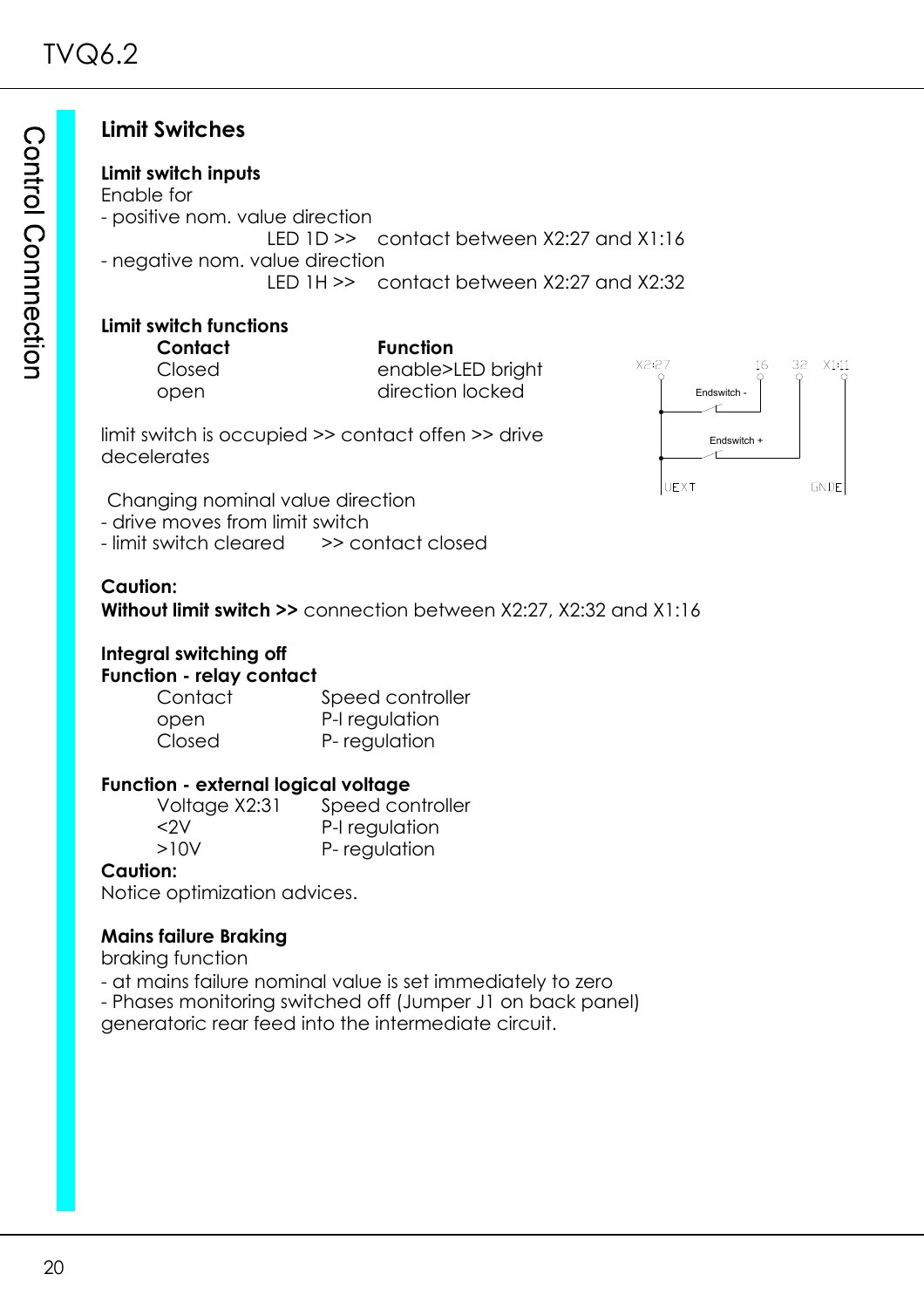## **Speed nominal value**

voltage source for nominal values  $\pm 10V$ , 10mA

+10V X1:3

-10V X1:5

GND X1:8

If the internal voltage source is used >> Jumper S11, S12 plugged

#### **Nominal value inputs**

- Maximum nomial value voltage  $±10V=$ 

 $-$  Input resistance 50 k $\triangleq$ 

- Relay contacts: gold or reed contacts

**Nominal value lines** paired twisted and shielded. Shield connection on one side

| Connetion<br>Nom.value | Connection                      | Jumper                                     | <b>Function</b> | <b>Measuring point</b> |
|------------------------|---------------------------------|--------------------------------------------|-----------------|------------------------|
| nom.value 1            | $X1:4$ (Signal)<br>$X1:8$ (GND) |                                            | direct          | X4:1<br>X4:10          |
| nom.value 2            | X2:17(Signal)                   | SW <sub>2</sub> 1-2<br>SW <sub>2</sub> 2-3 | direct<br>ramp  | X4:2<br>X4:2           |
|                        | X2:28 (GND)                     |                                            |                 | X4:10                  |

#### **Jumper positions**

| Jumper                            | <b>Position</b>     | default setup |
|-----------------------------------|---------------------|---------------|
|                                   |                     |               |
| S <sub>12</sub>                   | unplugged           |               |
| Using internal voltage source S12 | plugged             | $***$         |
|                                   |                     |               |
| S11                               | unplugged           |               |
| Using internal voltage source S11 | plugged             | $***$         |
| SW <sub>2</sub>                   | plugged in pos. 2-3 | $***$         |
| SW <sub>3</sub>                   | plugged in pos. 1-2 |               |
| SW <sub>2</sub>                   | unplugged           |               |
|                                   |                     |               |

## **Resisistor for nominal value current 0 ... ±20mA**

| Nominal value 1 | R <sub>121</sub> | $500*$ |
|-----------------|------------------|--------|
| Nominal Value 2 | R4               | $500*$ |



**internal supply CNC/SPS nom.value current**

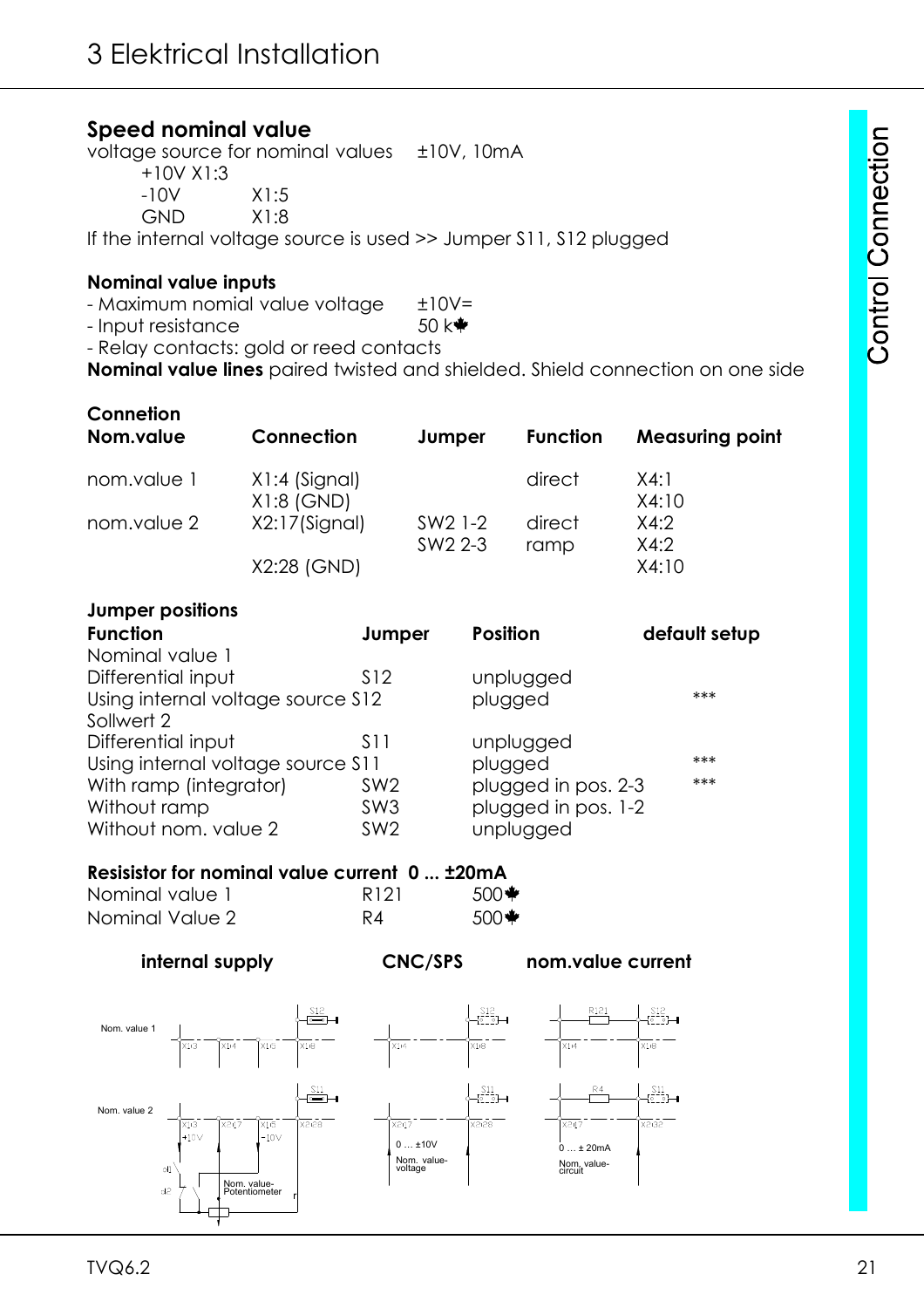# **External current limittation**

Voltage source for external current limit +10V/10mA X1:3

#### **Control range:**

| 0  + 5V | >>> 0 up to 100% rated current   |
|---------|----------------------------------|
| 0  +10V | $\gg$ 0 up to 200% rated current |
|         |                                  |

#### **Inputs**

Maximum input voltage +10V Input resistance 10k Internal attenuatiuon with potentiometer Imax1, Imax2 Relay contacts: gold or reed contacts

| Connection<br>Current limit | connection                    | jumper        | measuring point         |
|-----------------------------|-------------------------------|---------------|-------------------------|
| Positive                    | X1:9 (signal)<br>$X1:7$ (GND) | S19 unplugged | X4:3<br>X4:10           |
| <b>Negative</b>             | X1:10 (signal)<br>X1:7 (GND)  | S20 unplugged | X4:3<br>X <sub>10</sub> |

**Internal supply CNC/SPS nominal value**



#### **Caution:**

With internal current limit adjustment >>> jumper \$19, \$20 plugged.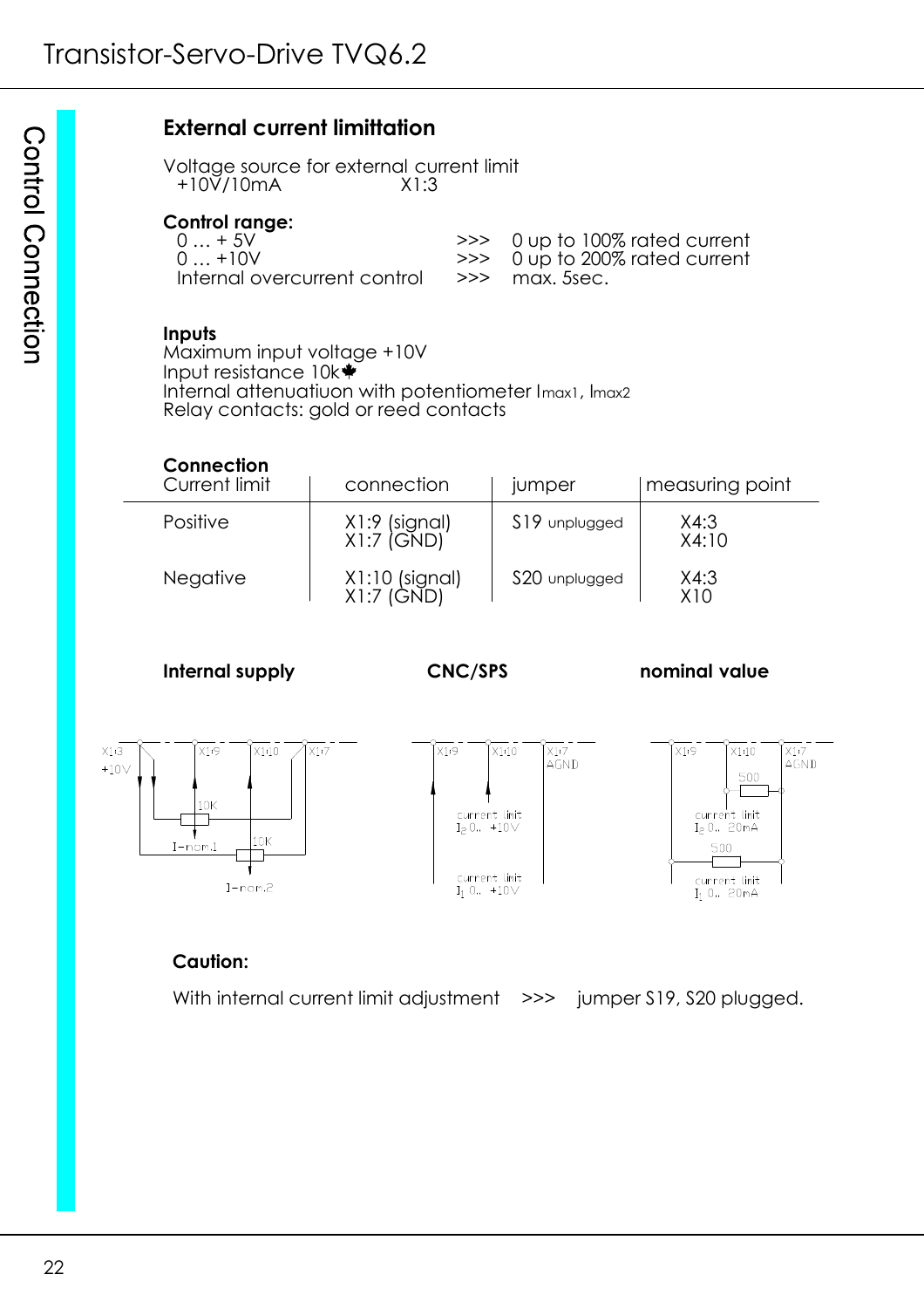|  | <b>Ready for Operation Signal BTB</b> |  |  |
|--|---------------------------------------|--|--|
|--|---------------------------------------|--|--|

#### **Relay**

| Signal contact | X2:21 - X2:22  |
|----------------|----------------|
| Contact values | max. 48V, 0.5A |

The ready for operation signal (BTB) shows the control (CNC/SPS) that the drive is in working order. Connect BTB-signals of several axes in series.

delay after switching on the mains >> max. 1 sec.

#### **Indication**

| Ready for Operation | LED D1A bright            | contact closed |
|---------------------|---------------------------|----------------|
| Error               | LED D <sub>1</sub> A dark | contact open   |

#### **Ready for operation turns off with**

| Individual fault           | <b>BTB-LED D1A</b> | Individual fault-LED |
|----------------------------|--------------------|----------------------|
| actual value error         | dark               | LED D2H bright       |
| Overtemperature            | dark               | LED D2G bright       |
| Short, line-to-earth fault | dark               | LED D2F bright       |
| Voltage error              | dark               | LED D2B bright       |
| <b>Buffer error</b>        | dark               | LED D2A bright       |
|                            |                    |                      |

#### **Caution:**

**In any case use BTB-contact with CNC/SPS -Control !**

| <b>Analogue measuring outputs</b> |                        |                                  |
|-----------------------------------|------------------------|----------------------------------|
| <b>Function</b>                   | <b>Motor current</b>   | <b>Speed</b>                     |
| Connection                        | $X2:20 - X2:24$        | $X1:6 - X1:7$                    |
| Measuring value<br>before         | $2.5V =$ rated current | tachometer voltage<br>attenuator |
|                                   | $5V =$ peek current    |                                  |
|                                   | unipolar positive      | bipolar                          |
| Output resistance                 | Ik₩                    | 4.7 $k$ <sup>*</sup>             |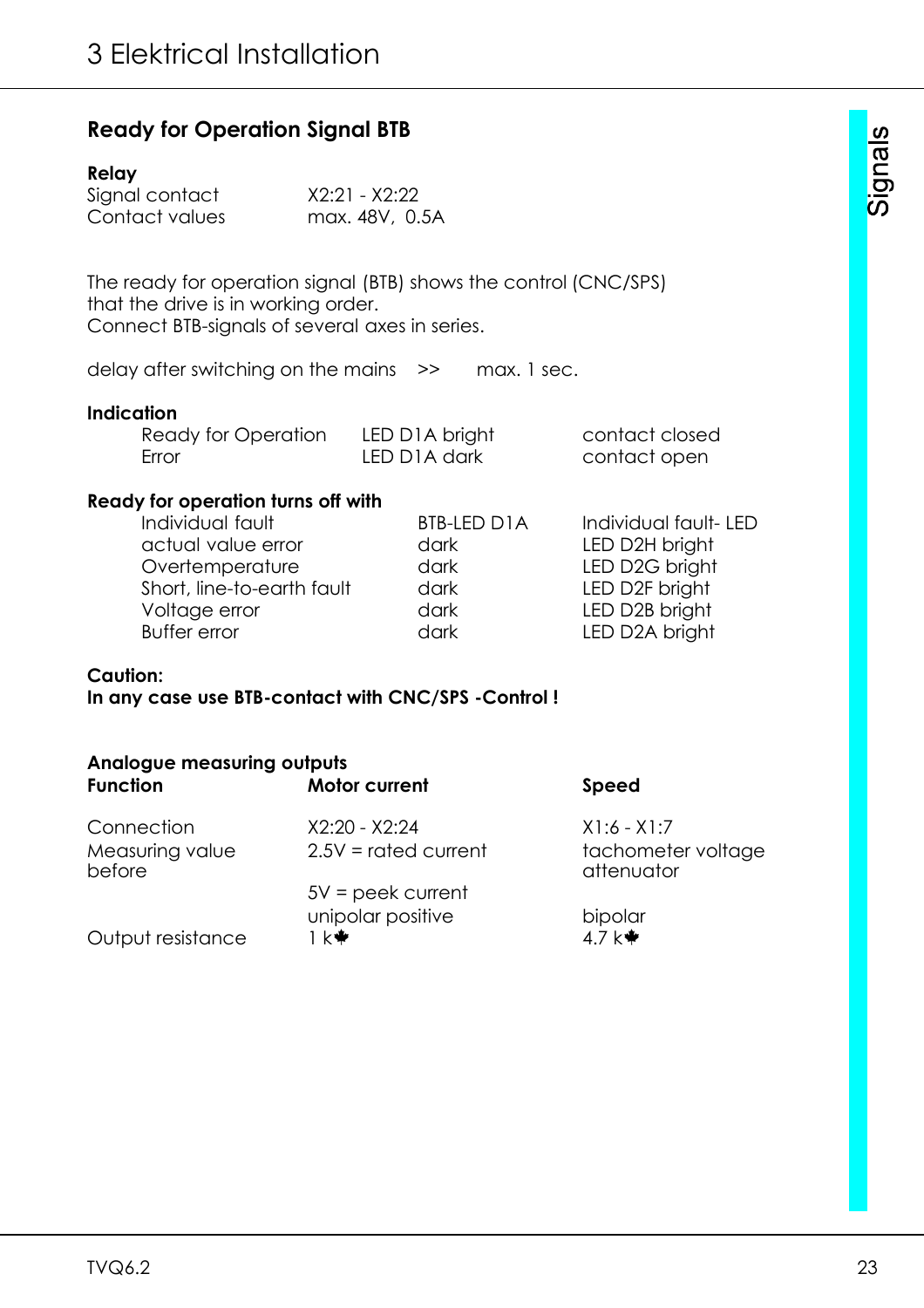# **Signal outputs**

- logical outputs with opto-coupler<br>- wire break securebei in c in case of error output is locked
- Output voltage 10 ... 30V=
- Output current 5mA<br>- Output resistance 1k<sup>→</sup>
- Output resistance

# **Overview of signal outputs**

| OTCHTCW OF SIGHUI OUIDOIS<br>Signal     | <b>Function</b>                                  | Output                  | <b>Indication</b>                     | stored          |
|-----------------------------------------|--------------------------------------------------|-------------------------|---------------------------------------|-----------------|
| <b>Buffer</b><br>Overload<br>Standstill | power supply error<br>blocked<br>Speed $\leq$ 1% | X1:14<br>X2:18<br>X2:25 | LED <sub>2A</sub><br>LED 1F<br>LED 1E | yes<br>no<br>no |
| Overtemperature motor >150°C            | heat sink $> 75^{\circ}$ C<br>heat sink 80°C     | X2:26<br>X2:26<br>X2:26 | LED <sub>2G</sub>                     | no<br>no<br>yes |
| Warning                                 | motor, heat sink<br>too hot                      | X2:19                   |                                       | no              |
| Reference earth                         | GND                                              | X2:23                   |                                       |                 |

#### **memory reset:**

Enable Off-On Jumper S6 plugged (default setup) Mains Off-On Jumper S6 unplugged

| X2:18       | X2:19                  | X2:25                   | X2:26 | X2:27                            | X1:11 |
|-------------|------------------------|-------------------------|-------|----------------------------------|-------|
|             |                        |                         |       |                                  |       |
| ా<br>verloa | warning<br>tachoe<br>ð | andsti<br>$\frac{1}{2}$ |       | XOS.<br>$\dot{\circ}$<br>$+UEXT$ | GNDE  |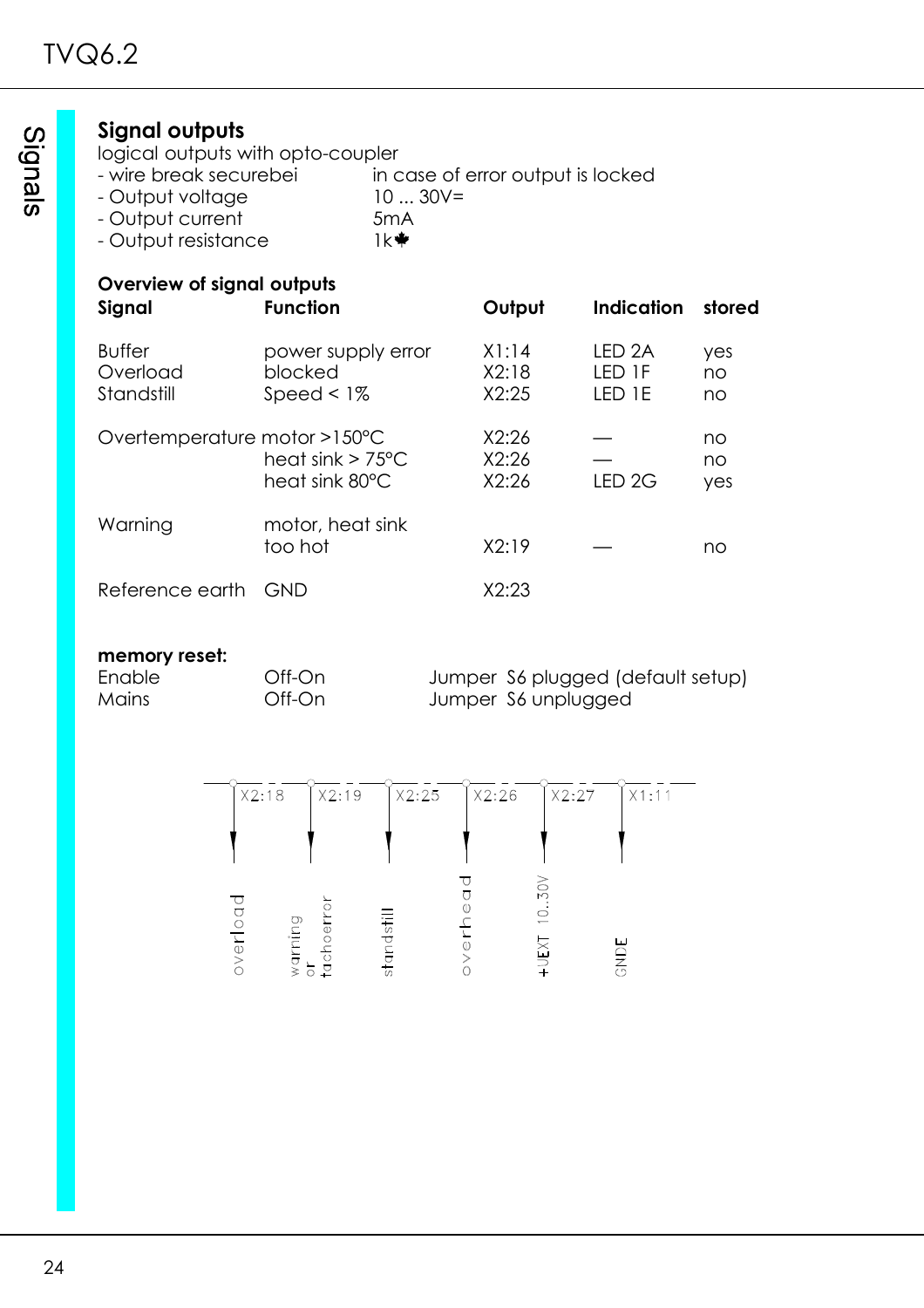# **Control Connections**

| <b>Function</b>                        | <b>Clamp-Number</b> | <b>Pin-Number</b> |
|----------------------------------------|---------------------|-------------------|
|                                        |                     | (internal)        |
| +15 Volt (for enable)                  | X1:1                | X11:32c           |
| Enable-Input (+10  +30 Volt)           | X1:2                | X11:30c           |
| + 10 Volt (for nominal value)          | X1:3                | X11:28c           |
| Nominal value 1 - input + (Signal)     | X1:4                | X11:26c           |
| - 10 Volt (for nominal value)          | X1:5                | X11:24c           |
| DC-tacho - input (Signal)              | X1:6                | X11:22c           |
| DC-tacho - input (AGND)                | X1:7                | X11:20c           |
| Nominal value 1 - input - (AGND)       | X1:8                | X11:18c           |
| External current limit li              | X1:9                | X11:16c           |
| External current limitl2               | X1:10               | X11:14C           |
| <b>External GNDE</b>                   | X1:11               | X11:12c           |
| -15V (ext. electronic)                 | X1:12               | X11:10c           |
| Device ground GND                      | X1:13               | X11:8c            |
| <b>Buffer error</b>                    | X1:14               | X11:6c            |
| Amplification 1:1                      | X1:15               | X11:4c            |
| Limit switch -                         | X1:16               | X11:2c            |
| Nominal value 2 - input + (Signal)     | X2: 17              | X11:32a           |
| Signal Overload                        | X2:18               | X11:30a           |
| Signal temperature or tachometer error | X2:19               | X11:28a           |
| Current (list)                         | X2:20               | X11:26q           |
| Ready for operation                    | X2:21               | X11:24a           |
| Ready for operation                    | X2:22               | X11:22a           |
| Device ground GND (Earth)              | X2:23               | X11:20a           |
| Analogue-device ground(AGND)           | X2:24               | X11:18a           |
| Signal standstill                      | X2:25               | X11:16a           |
| Overtemperature                        | X2:26               | X11:14a           |
| external voltage UEXT                  | X2:27               | X11:12a           |
| Nominal value 2 input - (AGND)         | X2:28               | X11:10a           |
| Current nominal value                  | X2:29               | X11:8a            |
| +15V (external electronic)             | X2:30               | X11:6a            |
| Integral component interlock           | X2:31               | X11:4a            |
| Limit switch +                         | X2:32               | X11:2a            |

### **Power connections X3**

| <b>Function</b>                     | <b>Clamp-Number</b> | Pin-Number     |
|-------------------------------------|---------------------|----------------|
| External ballast resistor           | X3:1                | X31: 18,20 abc |
| DC Buffer                           | X3:2                | X31:14,16 abc  |
| $230V -$<br>Mains L1                | X3:3                | X31: 10,12 abc |
| $230V -$<br>Mains<br>L <sub>2</sub> | X3:4                | X31: 6,8 abc   |
| $230V -$<br>Mains<br>L3             | X3:5                | X31: 2,4 abc   |
| Earth<br><b>PF</b>                  | X3:6                |                |
| Motor 1                             | X3:7                | X31: 22,24 abe |
| Motor 2                             | X3:8                | X31:26,28 abe  |

# **Control Connector X4** (front panel)

| <b>Function</b>                                                     | <b>Pin-Number</b> |
|---------------------------------------------------------------------|-------------------|
| 1st speed nominal value behind differential amplifier               | X4:1              |
| 2nd speed nominal value behind differential amplifier or integrator | X4:2              |
| Current nominal value                                               | X4:3              |
| $+10$ Volt                                                          | X4:4              |
| $-10$ Volt                                                          | X4:5              |
| Current actual value                                                | X4:6              |
| Speed actual value (behind attenuator)                              | X4:7              |
| Enable                                                              | X4:8              |
| Device ground GND                                                   | X4:9,10           |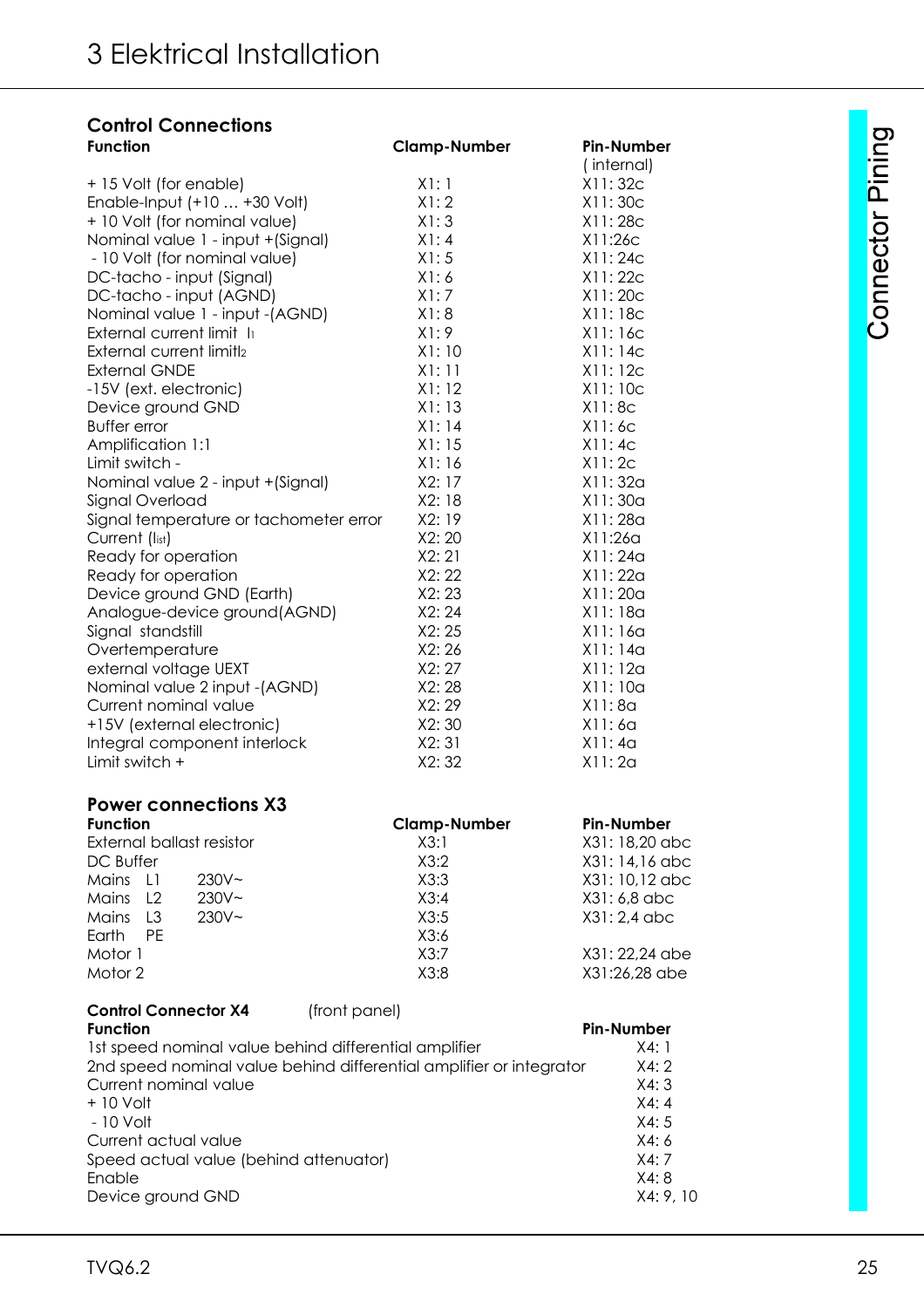

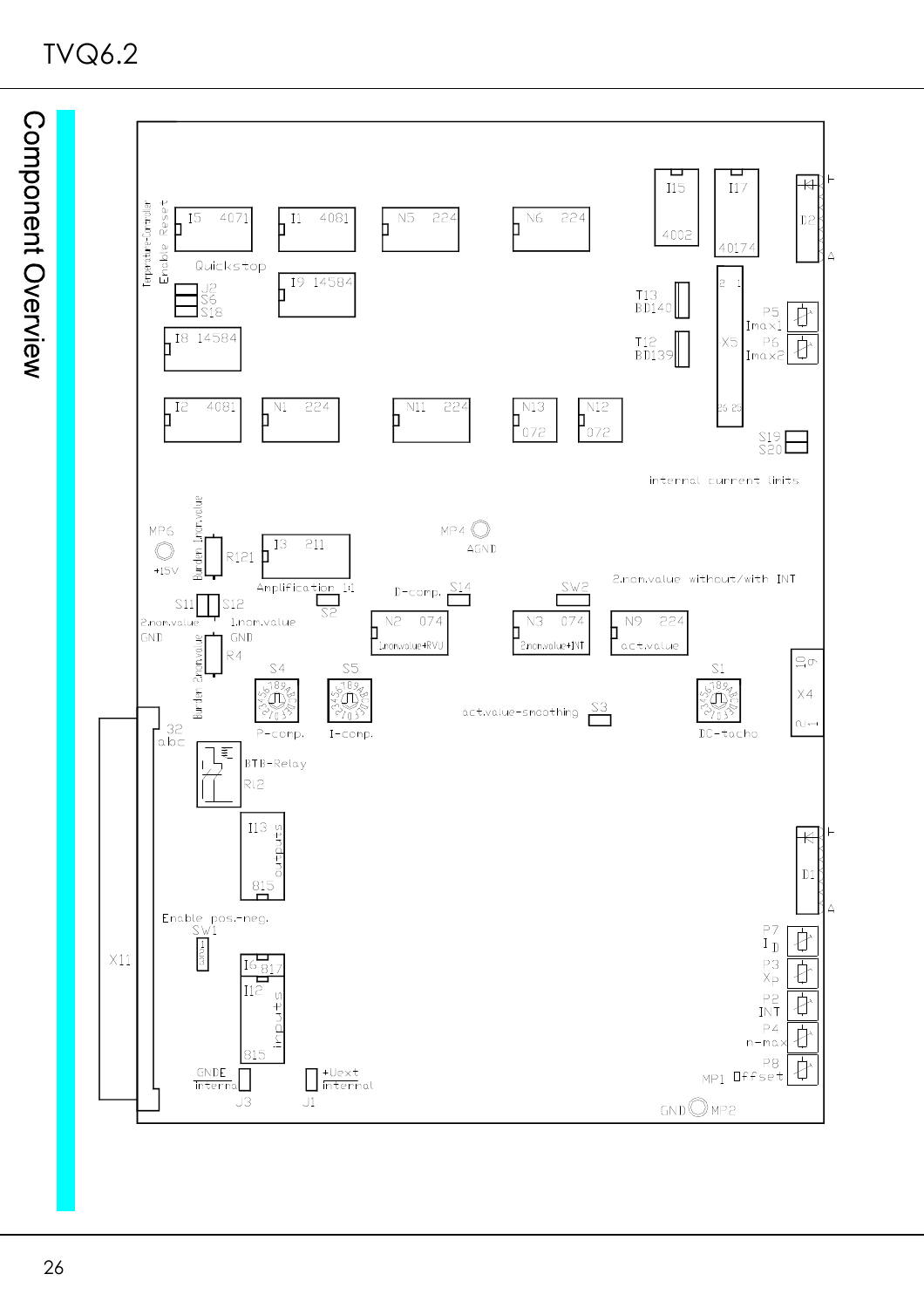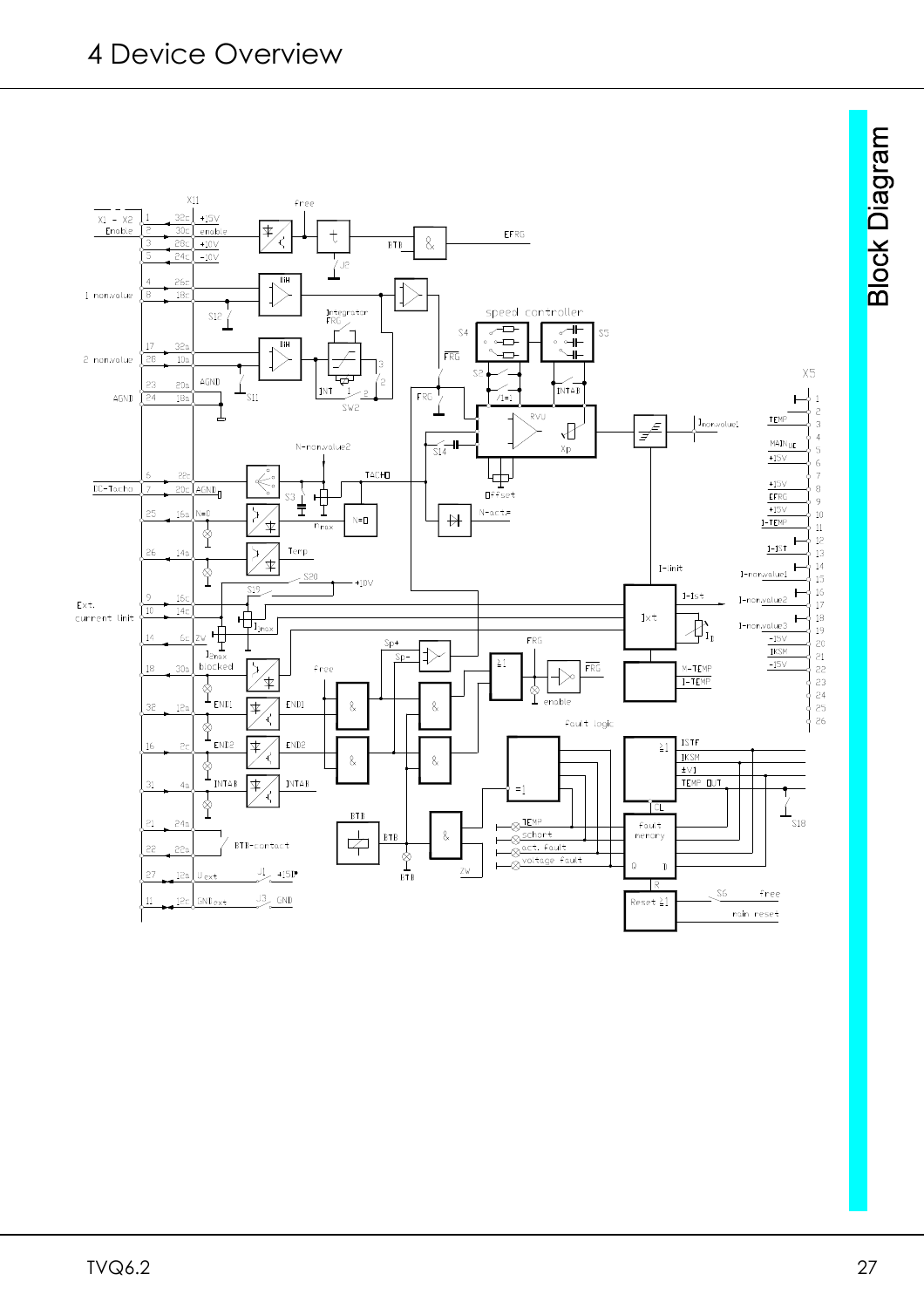

#### **Indication LED 2x**

H Actual value error G Temperature- error F Short detection E Rotor position 3 D Rotor position 2 C Rotor position 1 B Voltage- error A Buffer error

Current limit Imax -Current limit Imax +

#### **Control Conector X4**

1 nom.value 1 behind diff.-amplifier 2 nom.value 2 behind Integrator 3 Current - nominal value 6 Current - actual value 7 Speed - actual value 8 Enable 9 not coated 10device ground GND

#### **Indication LED 1x**

Limit switch + Limit switch - Overload - blocked Standstill Current direction - Current direction+ Ready for operation

#### **Trimmer**

| ID               | steady current limit |
|------------------|----------------------|
| Xp               | Amplification        |
| INT              | Integration time     |
| n <sub>max</sub> | Speed                |
| Offset           | Zero point           |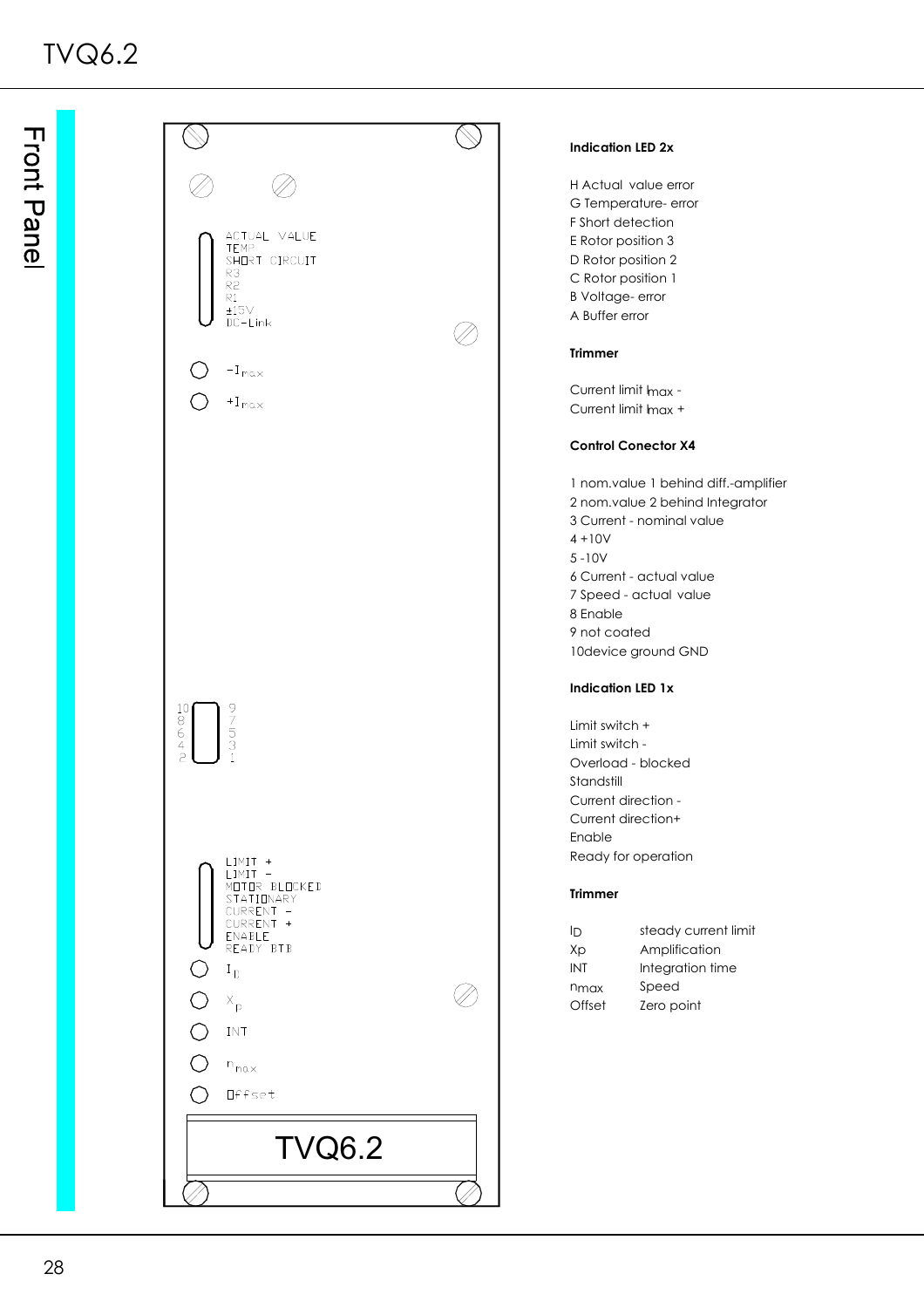# **Adjustment functions**

| <b>Function</b>                   | Poti   | Switch         | Jumper          | Component              |
|-----------------------------------|--------|----------------|-----------------|------------------------|
| Actual value balancing - DC-Tacho |        | S9             |                 | switch S9              |
|                                   | nmax   |                |                 | trimmer P4             |
| Internal current limit            |        |                | S19, S20        |                        |
|                                   | Imax1  |                | S <sub>19</sub> | trimmer P <sub>5</sub> |
|                                   | Imax2  |                | S <sub>20</sub> | trimmer P6             |
| External current limit            | Imax1  |                |                 | trimmer P5             |
|                                   | Imax2  |                |                 | trimmer P6             |
| Steady current                    | ID     |                |                 | trimmer P7             |
| Integrator                        |        |                | SW2 (2-3)       | trimmer P2             |
| Amplification P-Component         |        | S4             |                 | switch S4              |
|                                   | Xp     |                |                 | trimmer P3             |
| Amplification I-Component         |        | S <sub>5</sub> |                 | switch S5              |
| Zero point adjustment             | Offset |                |                 | trimmer P8             |

| Jumper                                    |                              |                 |
|-------------------------------------------|------------------------------|-----------------|
| <b>Function</b><br>plugged                | unplugged                    | Jumper-Number   |
| 1st nominal value input (zero referenced) | differential input           | S 12            |
| 2nd nominal value input (zero referenced) | differential input           | S 11            |
| Ramps 2nd nominal value on=2-3,           | $2-3$ , off=1-2 plugged      | SW2 2-3/1-2     |
| Actual value differentiation              | no differentiation           | S <sub>14</sub> |
| Actual value smoothing                    | no smoothing                 | S <sub>3</sub>  |
| Internal current limit 2                  | external current limit 2     | S 19            |
| Internal current limit 1                  | external current limit 1     | S 20            |
| Amplification 1=1                         | Amplification >1000          | S <sub>2</sub>  |
| $ext. +UL = int. +15V$                    | ext-int separated            | J 1             |
| $ext GND = int. GND$                      | ext-int separated            | J3              |
| Quick stop (delayed controller interlock) | free running down            | J <sub>2</sub>  |
| Enable - reset                            | mains-reset                  | S <sub>6</sub>  |
| Enable positive=2-3                       | 2-3, negative=1-2 plugged    | SW1 2-3/1-2     |
| Temperature controller                    | temperature circuit breaking | S 18            |

#### **LED- Indications**

| <b>Function</b>            |             | designation          |                     | LED-Number |
|----------------------------|-------------|----------------------|---------------------|------------|
| <b>Control electronics</b> |             |                      | LED D1x             |            |
| Limit switch +             |             | LIMIT+               | LED                 | н          |
| Limit switch -             |             | LIMIT-               | LED                 | G          |
| <b>Blocked</b>             |             | <b>MOTOR BLOCKED</b> | LED                 | F          |
| Standstill                 |             | STATIONARY           | LED                 | E          |
| Speed controller output -  |             | <b>CURRENT-</b>      | LED                 | D          |
| Speed controller output +  |             | CURRENT+             | LED                 | С          |
| Enable nominal value       |             | ENABLE               | LED                 | B          |
| Ready for operation        |             | <b>READY BTB</b>     | LED                 | A          |
|                            |             |                      |                     |            |
| <b>Power section</b>       |             |                      | LED D <sub>2x</sub> |            |
| Actual value error         | stored      | <b>ACTUAL VALUE</b>  | LED                 | н          |
| Temperature                | choosable   | <b>TEMP</b>          | LED                 | G          |
| Short detection            | stored      | <b>SHORT CIRCUIT</b> | LED                 | F          |
| Rotorlage R3               | no function | R <sub>3</sub>       | LED                 | Ε          |
| Rotorlage R2               | no function | R <sub>2</sub>       | LED                 | D          |
| Rotorlage R1               | no function | R1                   | LED                 | С          |
| Voltage error              | stored      | ±15                  | LED                 | B          |

Indications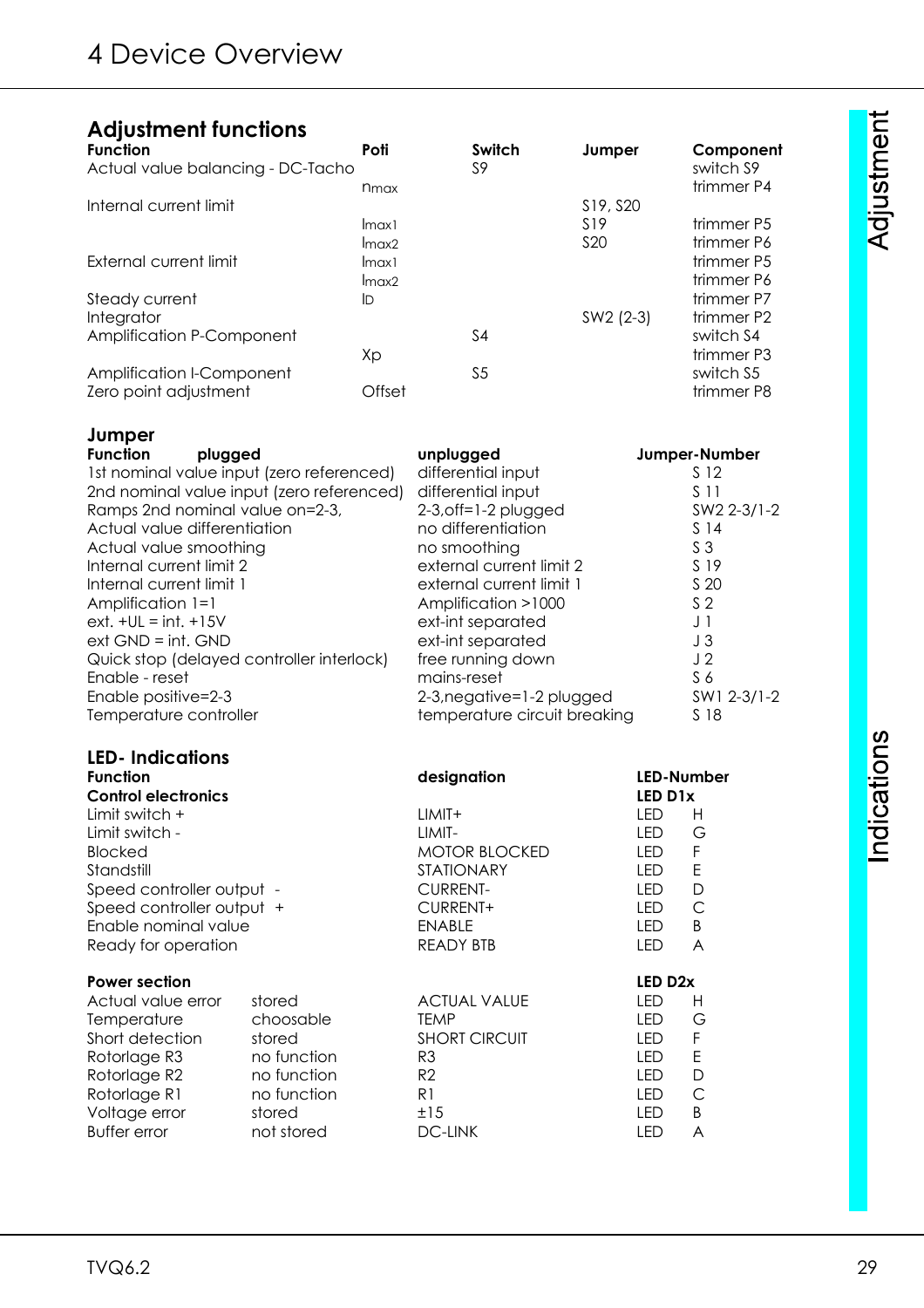| <b>Adjustment Advice</b> |  |
|--------------------------|--|
|--------------------------|--|

#### **adjustments**

- **only by qualified personnel**
- **adhered to safety regulations**
- **notice adjusting sequence**

### **Presettings**

| Actual value           | >> | Jumper, | networks            |
|------------------------|----|---------|---------------------|
| Nominal value inputs   | >> | Jumper, | differential inputs |
| logical inputs/outputs | >> | Jumper, | int/ext. supply     |
| P-I parameter switch   | >> | Jumper, | switches            |
|                        |    |         |                     |

### **Optimization**

Actual value balancing nmax adjustment

Current limits **Imax**, I<sub>max</sub>, I<sub>D</sub>-adjustment Speed controller **P-I-Switch, X<sub>P</sub>-Adjustment** Zero point Offset-Adjustment Path- and position controller in CNC/SPS - Control

Current controller and adjusted by manufacturer (P- or PI-controller) Slope limitation INT-Adjustment (only nom. value 2)

#### **Caution:**

control systems have to be optimized from inside to outside. sequence: current controller >> torque controller >> position controller (CNC/SPS)

#### **Measuring values**

Control connector X4

#### **Measuring values max. value measuring point** Nom.value 1 after input amplifier  $\pm 10V$  X4:1 Nom.value 2 after input amplifier  $\qquad 10V$  X4:2 Current nom. value (speed controller) ±10V X4:3 Current actual value unipolar  $+5V$   $\times 4:6$ torque actual value after divider  $\pm 5V$   $\times 4:7$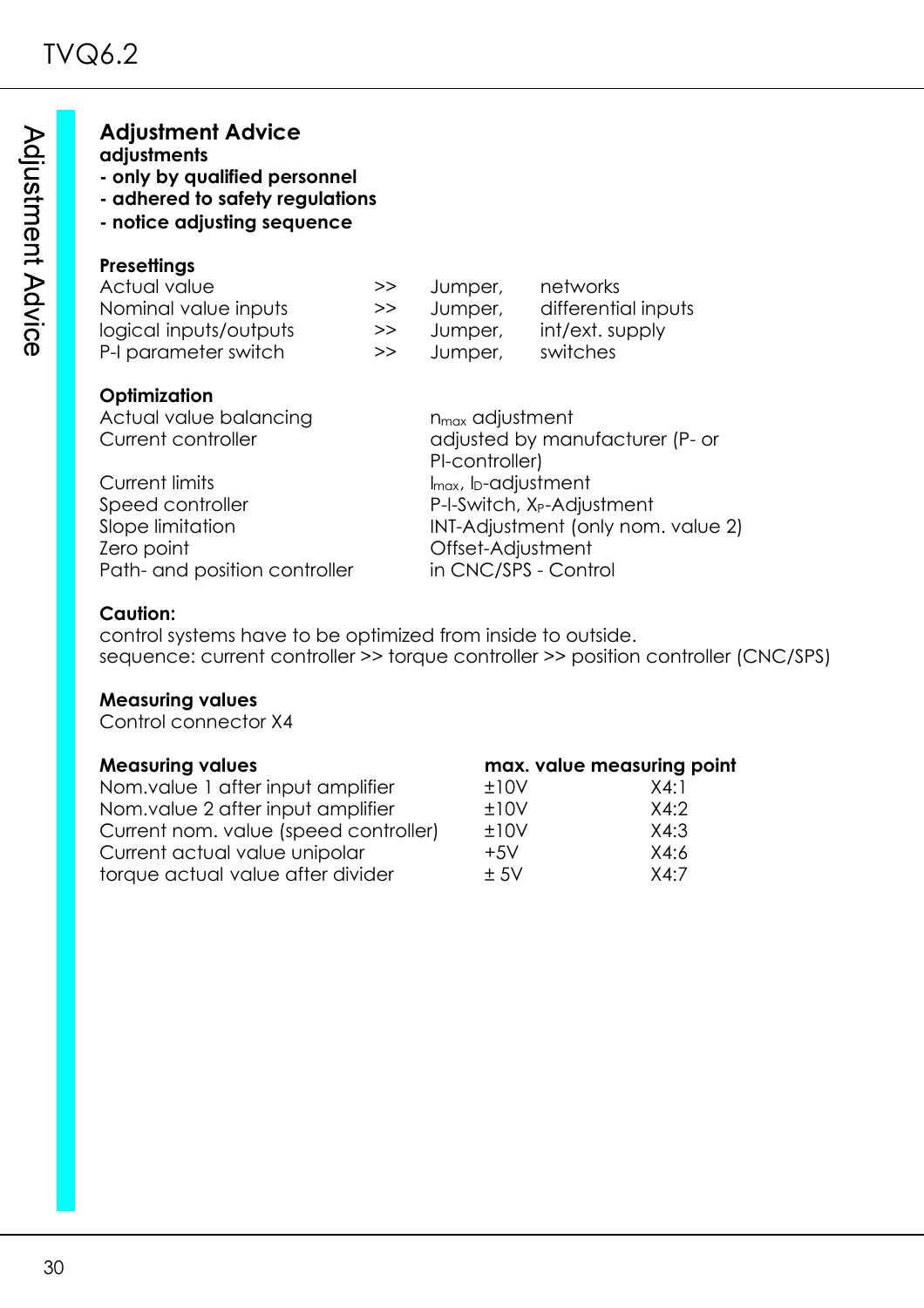| <b>Nominal Value</b>            |        |                |               |
|---------------------------------|--------|----------------|---------------|
| <b>Function</b>                 |        | nom.value 1    | nom.value 2   |
| Input amplification             | fix    |                |               |
| Input voltage                   | max.   | $± 10V=$       | $± 10V=$      |
| Differential input              | Jumper | \$12 unplugged | S11 unplugged |
| Input in relation to GND Jumper |        | \$12 plugged   | \$11 plugged  |
| Input Signal                    |        | X1:4           | X2:17         |
| Input GND                       |        | X1:8           | X2:28         |
| Measuring on control connector  |        | X4:1           | X4:2          |
| Measuring value                 | max.   | $±10V=$        | $±10V=$       |
| Integrator function             |        | not available  | Jumper SW2    |
|                                 |        |                |               |

#### **Input in relation to GND Differential input**

with internal supply voltage foreign external voltage<br>Jumper S11, S12 plugged Jumper S11, S12 unplugg

with nominal value trimmer with nominal value of SPS/CNC Jumper S11, S12 unplugged Notice GND-connection Signal- and GND-connection exchangeable Default Setup

#### **Both nomimal values connected:**

- 1st and 2nd nominal value are added internally

- notice signs

- sum of nominal values not over ±10Volt.

#### **Only with 2nd nominal value**

-acceleration and deceleration-ramp linear integrator Nom. value 2 decomposition of the trimmer trange without Integrator SW2 Pos. 1-2 with Integrator SW2 Pos. 2-3INT(P2) 0.1 up to 4.5 sec. Without nom. value? SW2 offen

#### **Nominal Value Current**

nominal value from external source 0 up to ±20mA internal compliance resistors for 0 up to max. ±10V

Nom. value 1 resistor R121 Nom. value 2 resistor R4 resistance  $|\dot{\mathbf{w}}|$  = nominal value voltage / nominal value current (max. 500 $\dot{\mathbf{w}}$ )

#### **Caution:**

Do not use nominal value current from 4 up to 20mA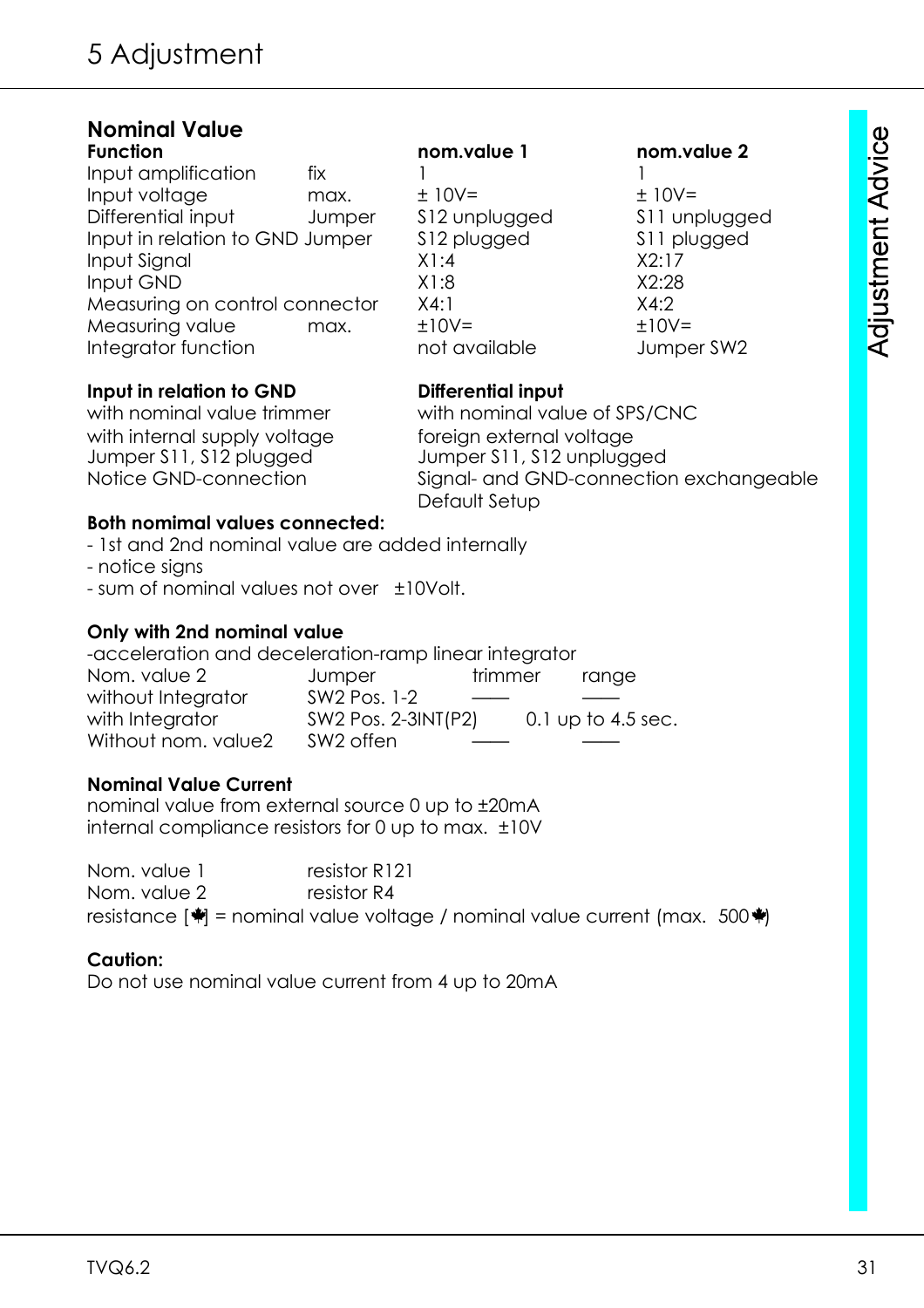# **Actual Value**

Als Drehzahl-Istwert nur Gleichstomtachogeneratoren verwenden Use only DC-Tachodynamos to acquire the speed actual value Option: Incremental encoder with IN-evaluation

#### Coarse Adjustment

Switch S9

Adjustment Tacho - coarse balancing

| Position   |     |    |    | 4  |    | Ô  |    | 8              | 9 up to F | trimmer- |
|------------|-----|----|----|----|----|----|----|----------------|-----------|----------|
|            |     |    |    |    |    |    |    |                |           | position |
| Tachometer |     |    |    |    |    |    |    |                |           |          |
| Voltage    | 67  | 40 | 32 | 25 | 23 | 20 | 18 | $\overline{4}$ | 12V       | min.     |
|            | 100 | 70 | 50 | 40 | 35 | 30 | 25 | 18             |           | middle   |
|            | 205 | 45 | 97 | 85 | 70 | 65 | 55 | 35             |           | max.     |

#### **Fine Adjustment**

With trimmer  $n_{max}$  (P4)

with nominal value from potentiometer:

with 1V nominal value adjust to 10% maximum speed with 10V nominal value fine adjust to 100%.



with 0,8V nominal value adjust to 10% maximum speed with 8V nominal value fine adjust to 100%

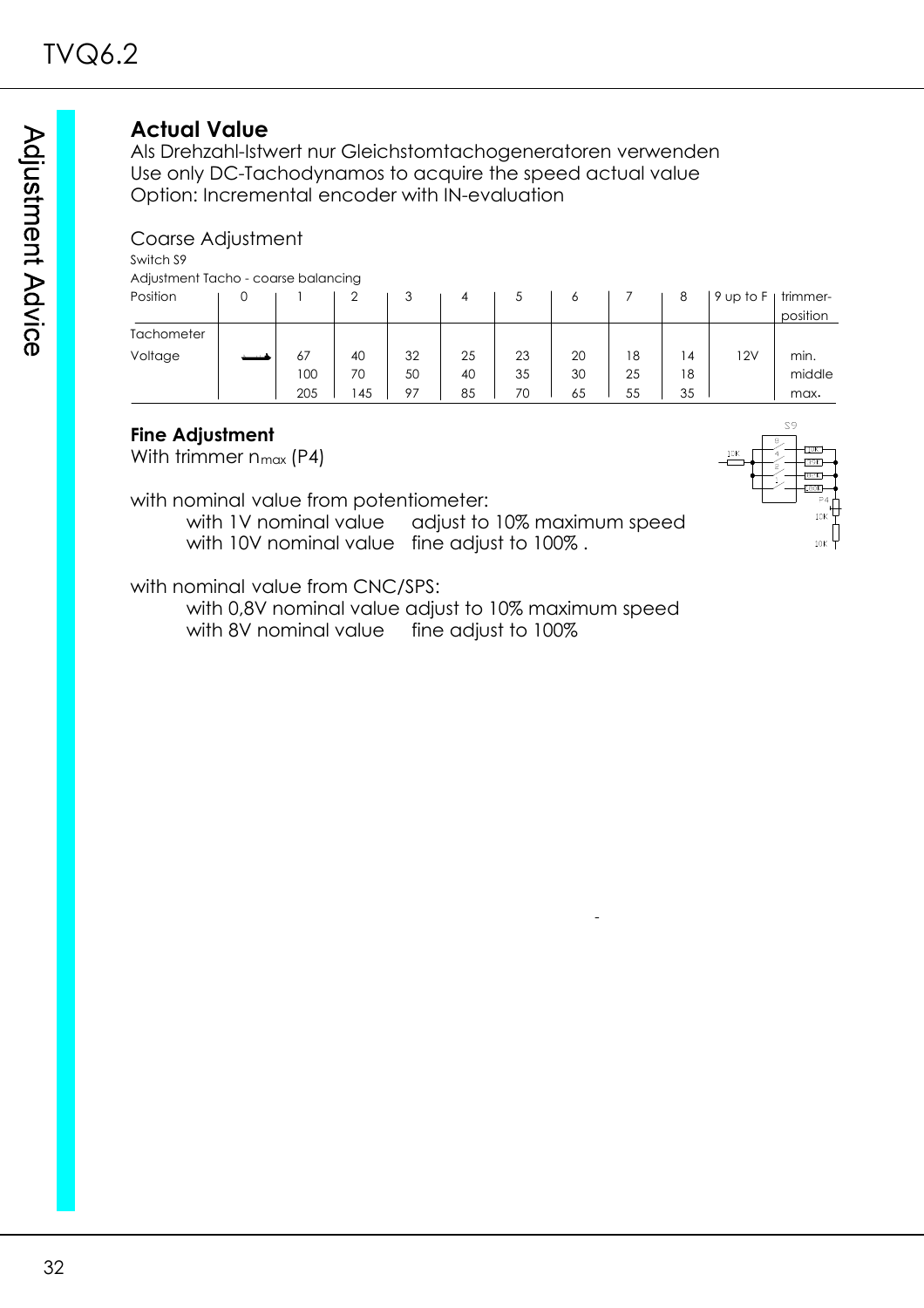# **Current limitation**

| Peek current   | Range: 0 up to 200% rated current Poti P5/P6 |  |
|----------------|----------------------------------------------|--|
|                | reset time maximum 5 sec.                    |  |
| Steady current | Range: 5 up to 100% rated current Poti P7    |  |

#### **Internal resetting current limits**

| <b>Current Limit</b>                | <b>Function</b> | Limit             |
|-------------------------------------|-----------------|-------------------|
| Overload                            | time            | Steady current    |
| <b>Heat Sink</b>                    | temperature     | 50% rated current |
| Motor                               | temperature     | 50% rated current |
| The lowest current limit is active! |                 |                   |

#### **Peek current**

**internal current limit** (Default Setup)

| Adjustment            | Jumper       | <b>Trimmer</b> |
|-----------------------|--------------|----------------|
| $\lfloor max \rfloor$ | S19 plugged  | $Imax1$ (P5)   |
| $Im\alpha x2$         | \$20 plugged | $Imax2$ (P6)   |

#### **external current limit**

| <b>Adjustment Input</b> |                               | Jumper                                                                                   | <b>Trimmer</b>         |
|-------------------------|-------------------------------|------------------------------------------------------------------------------------------|------------------------|
|                         | $I_{\text{max1}}$ X1:9 0+10V  | 19 unplugged                                                                             | $I_{\text{max1}}$ (P5) |
|                         | $I_{\text{max2}}$ X1:10 0+10V | S20 unplugged                                                                            | $I_{\text{max2}}$ (P6) |
|                         |                               | The external current limit can be internally reduced with the $I_{\text{max}}$ -trimmer. |                        |

#### **Steady current**

motor protection adjustment for both torque directions to motor rated current with trimmer  $I_D$  (P6).

### **Measuring adjusted values:**

- don't connect Motor
- predetermine nominal value and turn on/off enable

measuring value at connector X4:3 (5V=rated current)

| Nominal value | measuring value $I_{max}$ (2 sec.) measuring value $I_D$ |                    |
|---------------|----------------------------------------------------------|--------------------|
| $+5V$         | 0 up to max. 10V                                         | 0.25 up to max. 5V |
| - 5V          | 0 up to max. 10V                                         | 0.25 up to max. 5V |

### **Current-actual values**

measuring value at connector  $X4:6 \gg 1_{max} = 0$  up to +5V,  $I_D = 0.12$  up to +2.5V

### **Caution:**

for exact torque regulation:

- Changing the current controller from P- to PI-regulation by the manufacturer
- specify when ordering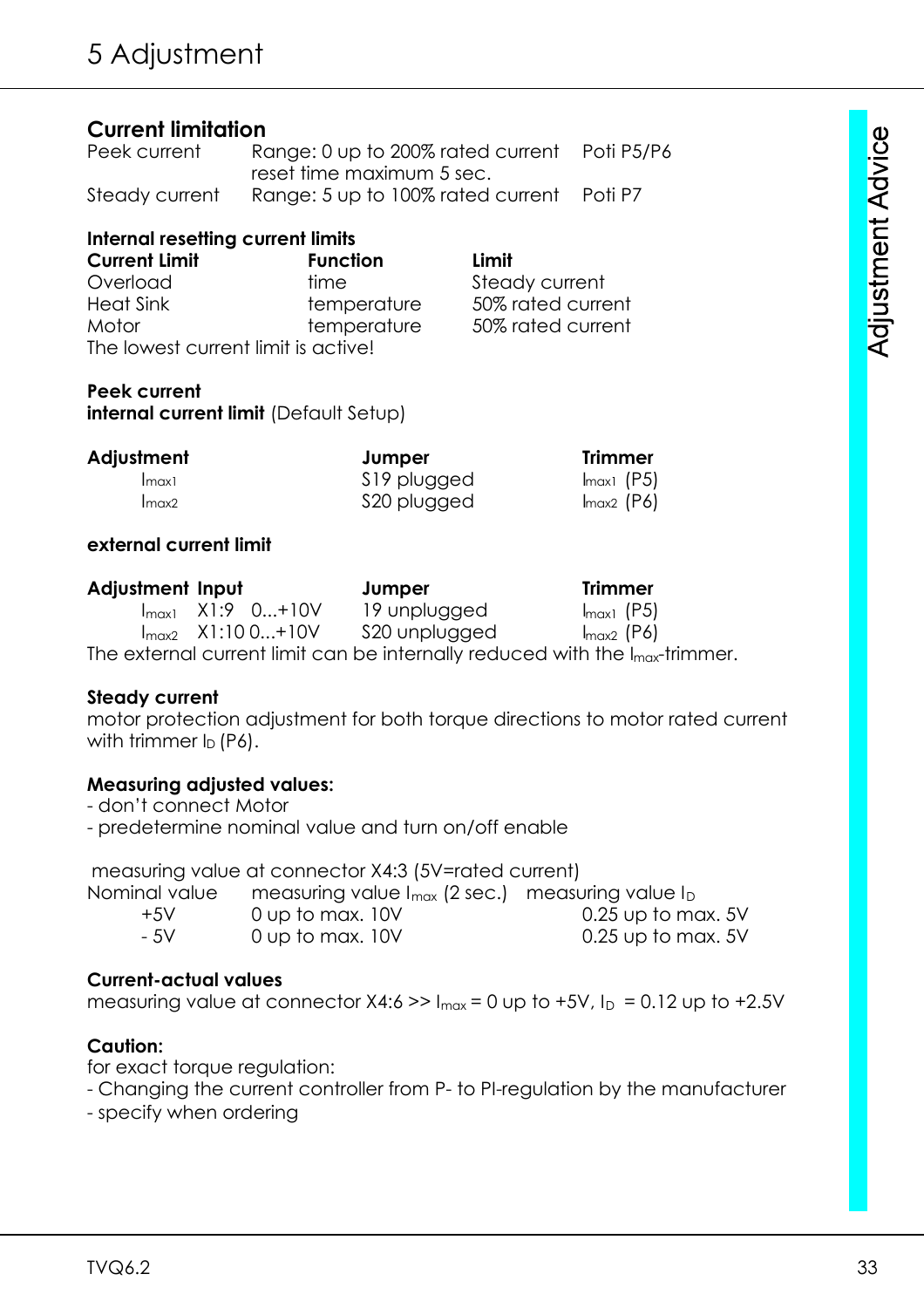### **Speed controller switching**

- Adjustment with
- two 16-position binary switches S4, S5
- Amplification trimmer P3 (Xp)
- D-component with jumper S14
- in case of replacing the device > take over adjustment values

#### **Default Setup**

Binary switches S4 and S5 in position 4

- amplification trimmer Xp is set to 50%
- no D-component, Jumper S14 unplugged
- optimal for most drives.



| Adjustment Proportional-component with binary switch S4 |      |     |     |                     |     |    |     |     |    |    |    |    |    |    |    |    |
|---------------------------------------------------------|------|-----|-----|---------------------|-----|----|-----|-----|----|----|----|----|----|----|----|----|
| Switch S4                                               |      |     |     |                     |     |    |     |     |    |    |    |    |    |    |    |    |
| Position                                                |      |     | ⌒   | ാ<br>$\overline{ }$ | 4   |    |     |     |    |    |    |    |    |    |    |    |
| Resistance<br>k₩                                        | 1000 | 450 | 280 | 209                 | 180 | 48 | 123 | 107 | 90 | 82 | 73 | 67 | 64 | 59 | 55 | 52 |

| Adjustment Integral-component with binary switch S5 |      |      |      |         |      |      |     |      |      |         |      |      |      |      |     |      |
|-----------------------------------------------------|------|------|------|---------|------|------|-----|------|------|---------|------|------|------|------|-----|------|
| Switch S5                                           |      |      |      |         |      |      |     |      |      |         |      |      |      |      |     |      |
| Position                                            |      |      |      | -2<br>J | 4    |      |     |      | 8    | $\circ$ | A    | B    |      |      |     |      |
| Capa-<br>city <b>哥</b>                              | 0.01 | 0.02 | 0.03 | 0.04    | 0.08 | 0.09 | 0.1 | 0.11 | 0.11 | 0.12    | 0.13 | 0.14 | 0.18 | 0.19 | 0.2 | 0.21 |

### **Caution:**

With the input INTAB (X2:31) the I-component can be switched off.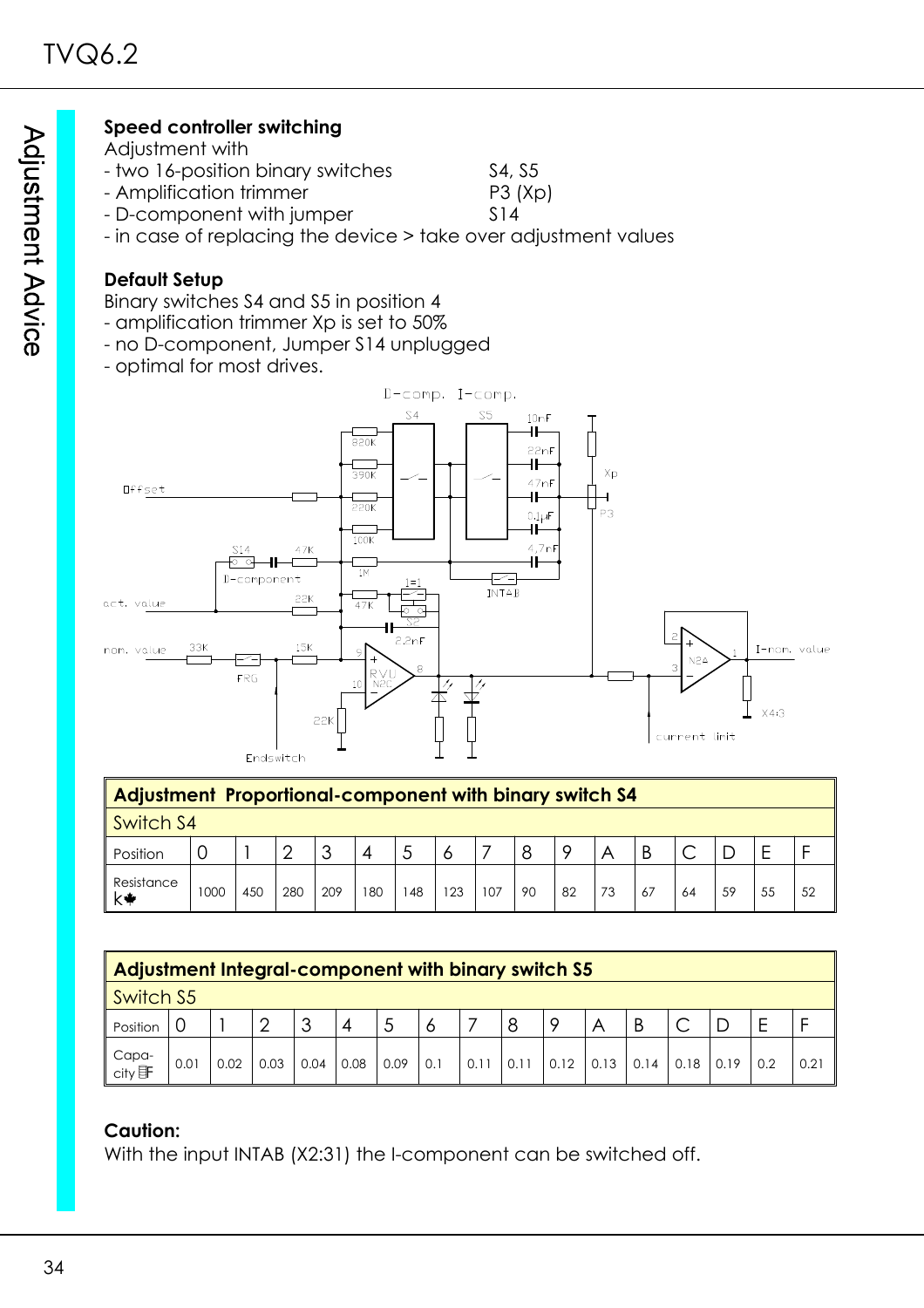

### **Adjustment with osciloscope**

| Adjust                                                | <b>Measuring value</b> | <b>Measuring point</b> |
|-------------------------------------------------------|------------------------|------------------------|
| - nom.value jump ±0,5V                                | nominal value          | X4:1                   |
| - Input INTAB X2:31 activated reply of the controller |                        |                        |
|                                                       | current nominal value  | X4:3                   |
|                                                       |                        |                        |

#### **Effect D-component**

- nominal value -differentiation - jumper S14 plugged ı<br>with S14 **Caution:** In case of position control (CNC/SPS) nom<br>Y1.6 Do **not** use D-component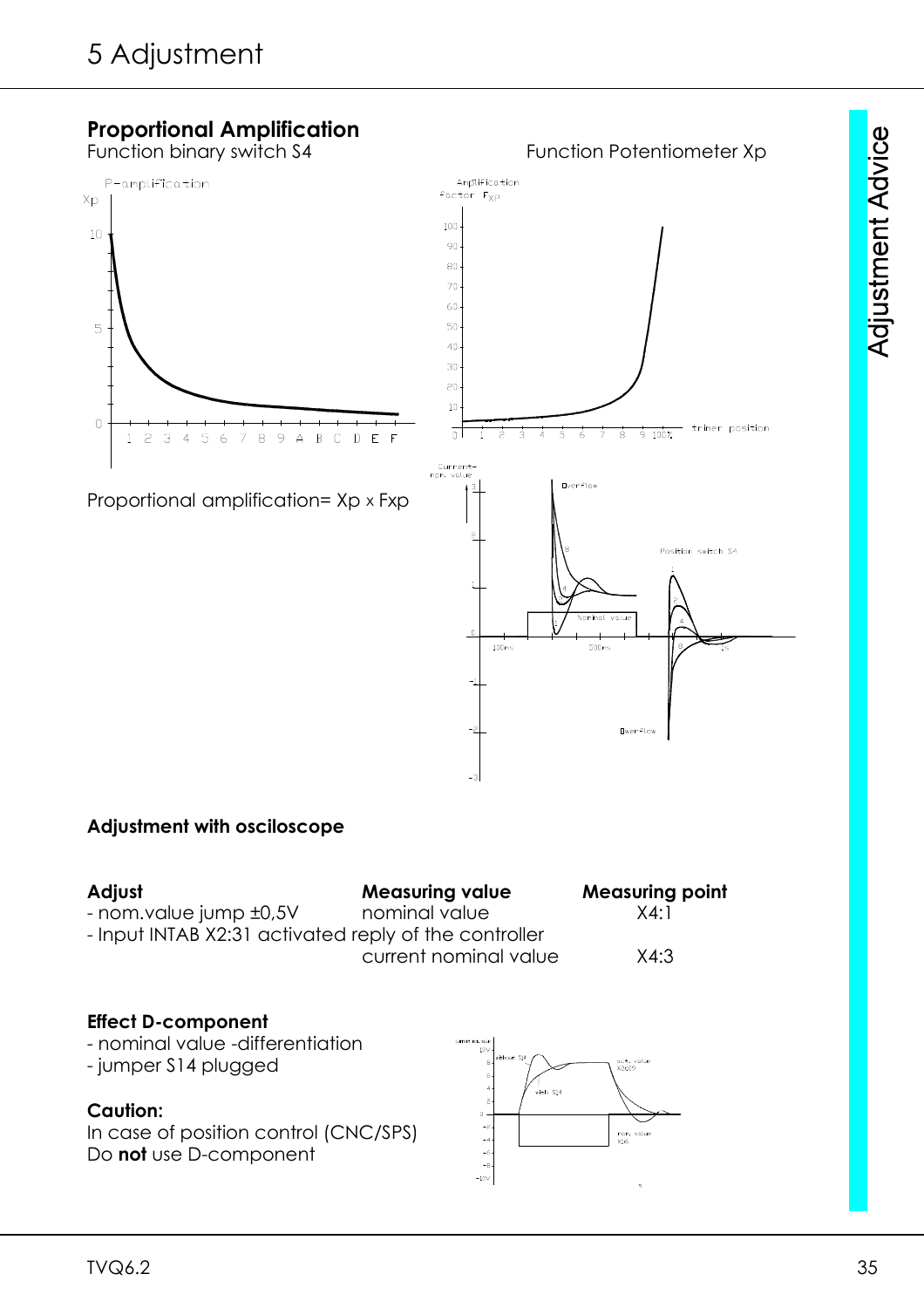# **Adjustment without measuring instruments**

Connect Motor Nominal Value  $= 0$  $Xp = 50\%$ Switch  $S4$  = position 4 Switch  $S5$  = position 4 Enable drive, Turn trimmer Xp clockwise until the drive oscillates.

#### **if there is no oscillation**

- turn switch S4 back to a lower value
- adjust to oscillation with trimmer Xp

- turn the potentiometer Xp anti-clockwise until the oscillation fades out, - turn potentiometer Xp two more positions anti-clockwise.

Adjust switch S5 so, that the drive runs smoothly after about two oscillations when there was a nominal value jump off 50%.

#### **Responce of the drive:**

Amplification too low amplification too high long overshoots vibrates >during acceleration

long wave oscillation 1 ... 0.1Hz short wave oszillation 30 ... 200Hz overshoots target position vibrates >during deceleration and in position

# **Caution:**

Operation with CNC/SPS - Contols - ad maximum speed >>speed nominal value between 8 and 9V.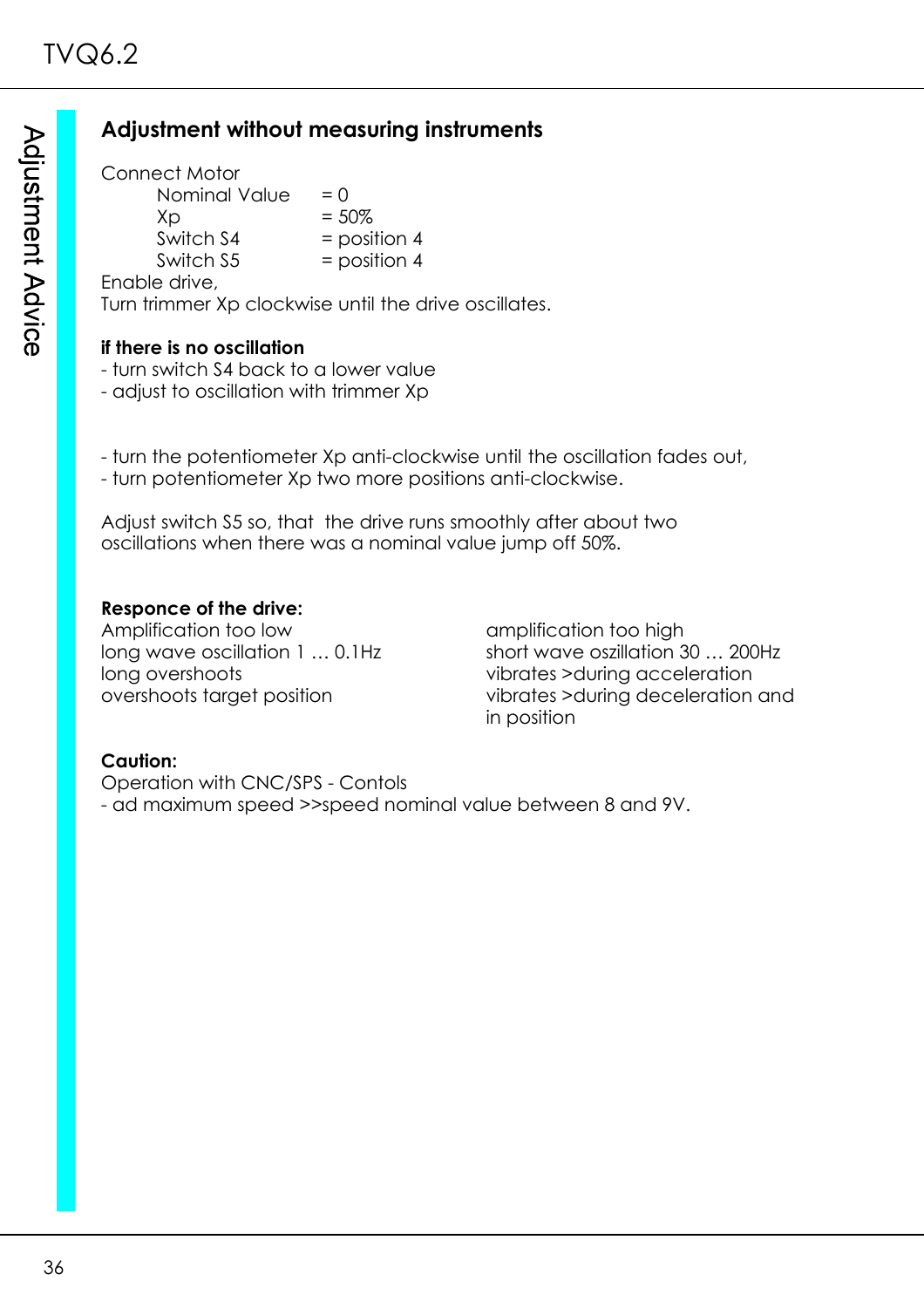# **Default Setup**

Check connections before getting started!

- Mains connection clamps X3:3, X3:4, X3:5 **max. 230V~**
- protective conductor PE-screw at case
- Motor connection clamps X3:7, X3:8
- Motor-earth-connection clamps X3:6
- Option
- external ballast resistor clamps X3:9 and X3:2
- Notice Connection Advice on Page 12.

#### **Basic Connection - Power connections**

| Protective earthing |                                                 |
|---------------------|-------------------------------------------------|
| Mains               | 1x or $3x 230V$ ~                               |
| Motor               | 2x Motorline + protective conductor + shielding |

#### **Basic Connection - Control connections**

| Enable                | contact between X1:1 and X1:2            |
|-----------------------|------------------------------------------|
| Nominal Value         | signal X1:4, GND X1:8                    |
| Limit Switch          | $limit$ switch to $X1:16$ and $X2:32$    |
|                       | or bridge between X2:27 and X1:16, X2:32 |
| Tachometer Connection | 2x Tacholine + shielding to $X1:6, X1:7$ |

#### **Default setup for first getting started**

| Switch        | S4             |              | P-amplification                | Position 4          |
|---------------|----------------|--------------|--------------------------------|---------------------|
| Switch        | S <sub>5</sub> |              | I-component                    | Position 4          |
| Switch        | S9             |              | tacho-attenuator               | Position 4          |
| Potentiometer |                |              | Imax <sub>1</sub> peek current | 10%                 |
| Potentiometer |                |              | Imax <sub>2</sub> peek current | 10%                 |
| Potentiometer |                | ID.          | steady current                 | 100%                |
| Potentiometer |                | Xp           | Amplification                  | 50%                 |
| Potentiometer |                | INT          | integrator                     | anti-clockwise stop |
| Potentiometer |                | <b>n</b> max | speed                          | anti-clockwise stop |
|               |                |              |                                |                     |

| unplugged                                          | plugged                    |
|----------------------------------------------------|----------------------------|
| S <sub>2</sub> , S <sub>14</sub> , S <sub>18</sub> | J1, J2, J3, J4             |
|                                                    | S3, S6, S11, S12, S19, S20 |
| $SW1$ Pos. $1-2$                                   | SW1 Pos.2-3                |
| SW2 Pos.1-2                                        | SW2 Pos.2-3                |
|                                                    |                            |